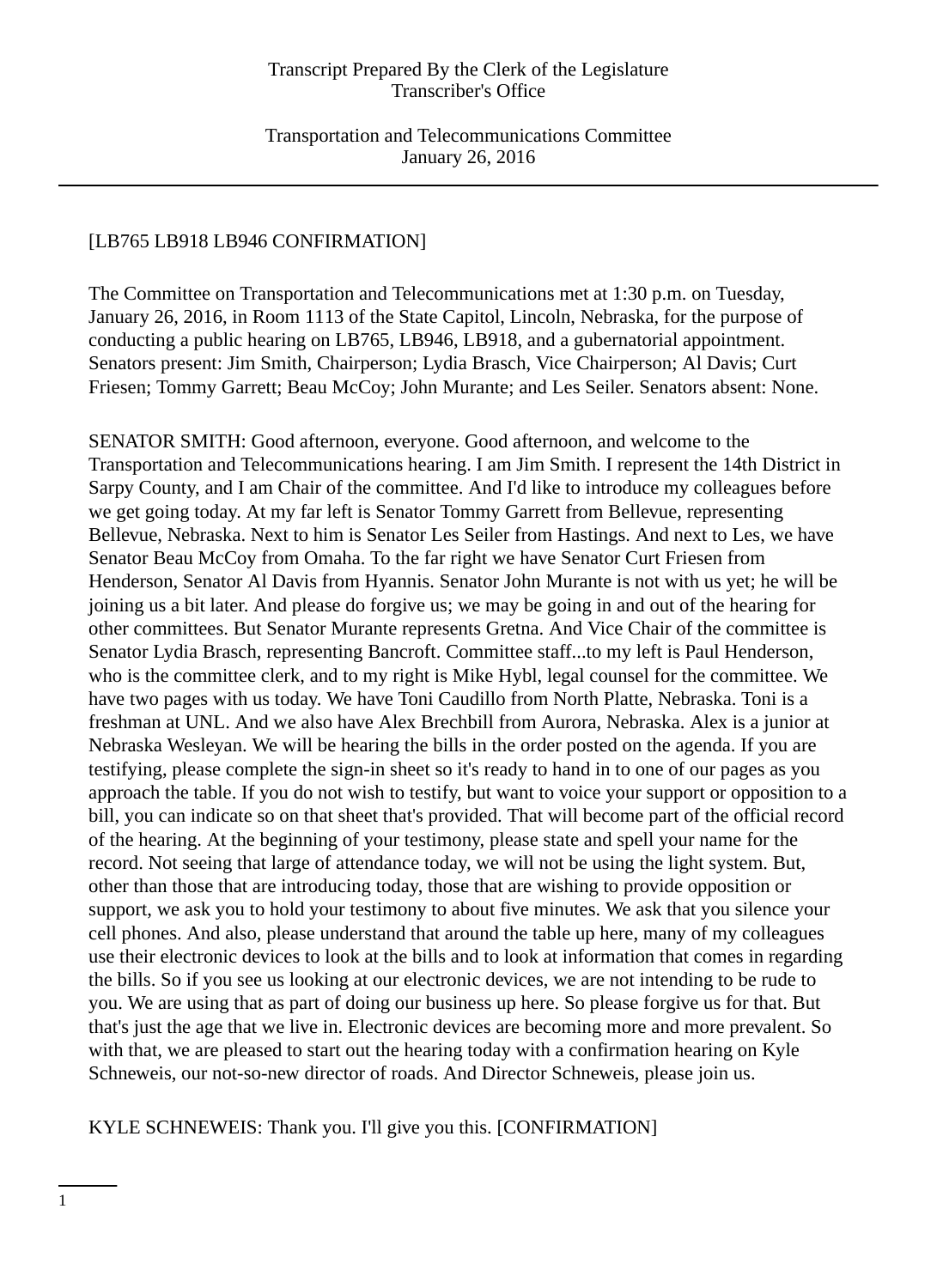# PAUL HENDERSON: Sure. [CONFIRMATION]

SENATOR SMITH: Welcome. [CONFIRMATION]

KYLE SCHNEWEIS: Thank you, Senator. [CONFIRMATION]

SENATOR SMITH: I know you've been in front of the committee already on need studies, but it's welcome. [CONFIRMATION]

KYLE SCHNEWEIS: (Exhibit l) Yeah, a few times. So thank you, Senator Smith and members of the committee. My name is Kyle Schneweis, last name is spelled S-c-h-n-e-w-e-i-s. I am here before you today in the public, seeking confirmation of Governor Ricketts' appointment of me as director of the Department of Roads. Because I have had an opportunity to meet and testify several times in front of you, I thought I would take today's opportunity to talk a little bit more about my background and a little bit more about the philosophy that I think I bring to the department. I was an Air Force brat, growing up. My dad was in the Air Force; we traveled all over the world. And we eventually settled in North Dakota, where I went to the University of North Dakota and got a civil engineering degree. After graduation, I moved to Kansas, where I met my wife. And I like to say I was foolish enough to root for the Jayhawks but smart enough to marry a Husker. She was born and raised in Lincoln. And so, when the opportunity to move to Nebraska was presented, that was certainly one more on that side of the ledger. So not only the opportunity to come work at the department, but to bring my wife home was certainly a benefit. We have two boys; Maslo turns three next week and Karver turns one the week after. So I'm busy on the home front, too. I mentioned my degree. So I have an engineering pedigree, not uncommon for a director of the Department of Roads to be a civil engineer. I think my background is a little different than many in that I've worked mostly in the policy-and-planning world, doing strategic policy and strategic planning work in the realm of transportation. So I bring a blend of public- and private-sector experience. I spent a long time as a strategic planning engineer at the Kansas DOT, served as a strategic planning and policy adviser for the secretary there. I would say that my crowning achievement in Kansas was the design and eventual legislative support for an \$8.2 billion transportation program. That happened in 2010. I left Kansas DOT shortly after that, joined a private-sector consulting firm, where I did the same sort of work, strategic planning and performance management work for about a dozen DOT clients and among some federal clients and others, a lot of performance management and strategic longrange planning kinds of projects. Throughout my career, I think I really have identified with Governor Ricketts in his approach to government, in terms of making it customer-focused and trying to make it more efficient. Transparency has always been an important piece of how I see government. And then making data-driven and performance decisions. All of those things are things that I've done, both when I was at the Kansas DOT and for my clients, as a consultant.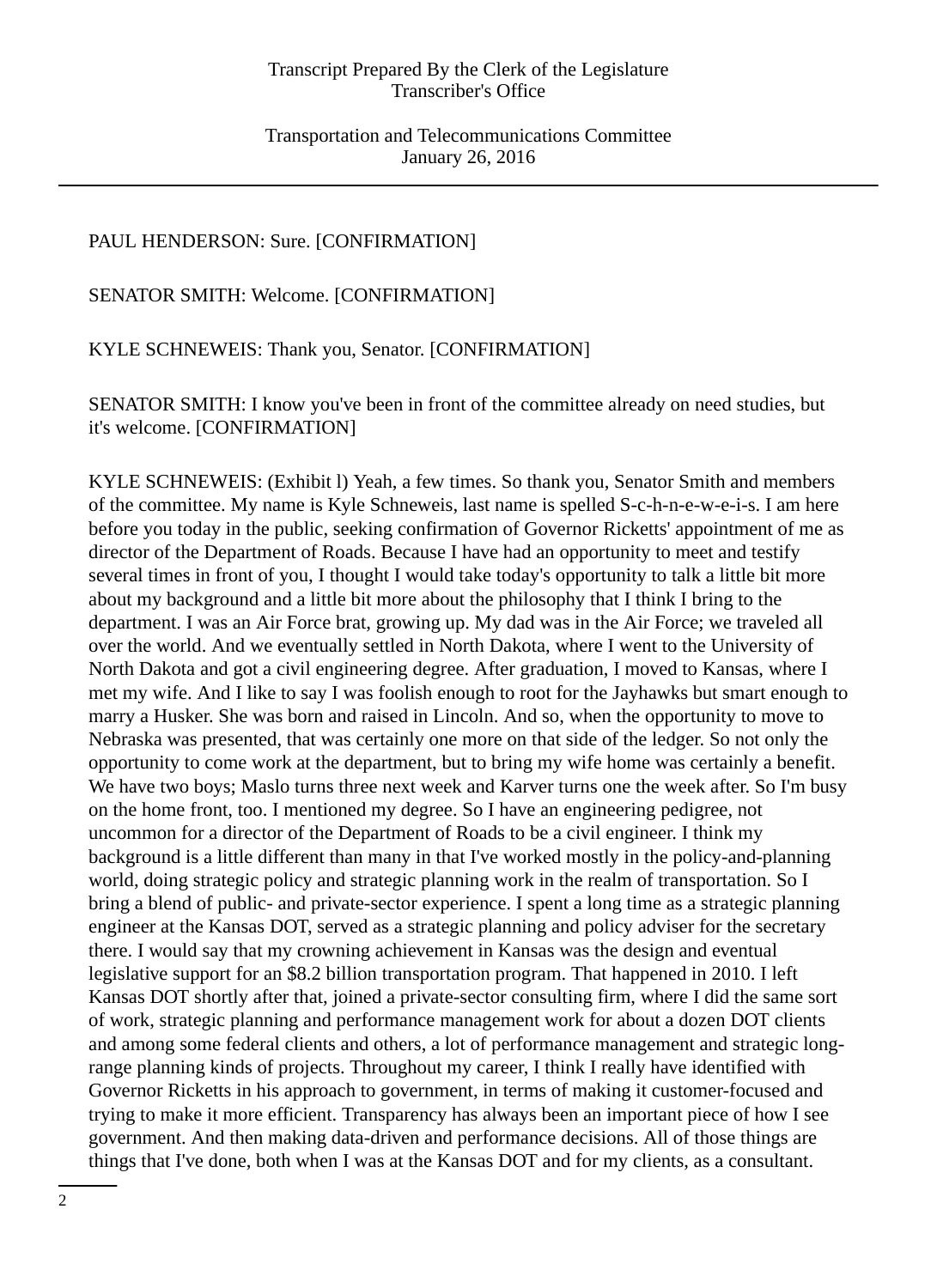Transportation and Telecommunications Committee January 26, 2016

And so I really identify with the goals of the Governor. You guys are not unfamiliar with the Department of Roads. It's our state's transportation agency. We have about 2,100 employees. I have found, for the most part, them to be very dedicated, very hardworking; I feel lucky to lead them. I am surprised every day by the depth of the talent at the department. I think we have a really great work force at NDOR. We have about 10,000 miles of highways; that's sort of the flagship of what we try to, or are charged with maintaining and taking care of. It has about 3,500 bridges on it. Our mission...we provide the best possible statewide transportation system for the movement of people and goods. This has been the mission at the department for a few years now. I completely agree with it; I think it's a wonderful mission and a great place to start. We have eight goals: safety, fiscal responsibility, environmental stewardship, project delivery, asset management, mobility, communications, and work force development. Again, these are goals that have been put in place by the department through a strategic planning effort over a couple of years. I find them to be very sound. I've done this sort of work in other states to help identify those goals. I think they're very in line with what I would recommend if I had been a part of that. That's sort of what we do. I think the thing that I bring to the department and have sort of challenged our team, is to think about how we do our work. And we're talking about three guiding principles a lot now at the Department of Roads. The first is that we're going to be more entrepreneurial. We're going to think about how we can improve our business practices and how we can make sure that we're providing the best use of resources to the state. And so I want to bring that sort of...don't come to work to do what you did yesterday, come to work to do what you did yesterday better...and bring that philosophy to the department. And we talk a lot about that. The second principle is to be more engaging. I think there's a lot of opportunities to partner with the folks in Nebraska, whether they're industry partners or are community and local government partners, to make better decisions at the department. I tell our staff we will make better decisions if we ask people what they think, and I've started to hear a few people say it back. They don't say it quite with the urgency that I'd like, but we're getting there. So I do think that the engaging piece is the place where we have some opportunity for improvement. And I'm seeing it happen already. The third principle is to be more empowering. I think we need to make decisions at the lowest possible level at the Department of Roads and bring that sort of sense of urgency and pride. And that already exists. I think it's something that we can continue to emphasize, though. So those are three guiding principles we've brought to the department. We don't, of course, manage and face the transportation issues of the day alone. We have industry partners in the contracting world, in the engineering world. We partner extensively with federal highway and other federal partners like FTA and the Army Corps of Engineers. We have a long list of local stakeholders, counties, and cities and their respective associations. I think all of these groups are places where we have strong relationships. But we have opportunities to improve them. And I'm committed to working with them as we try to advance and become a more entrepreneurial department. I think...a little bit on where I think we're headed and where the administration is headed, in terms of transportation maintenance...we have an unwavering commitment to taking care of the system. We have to do it; it's got to be our number one priority,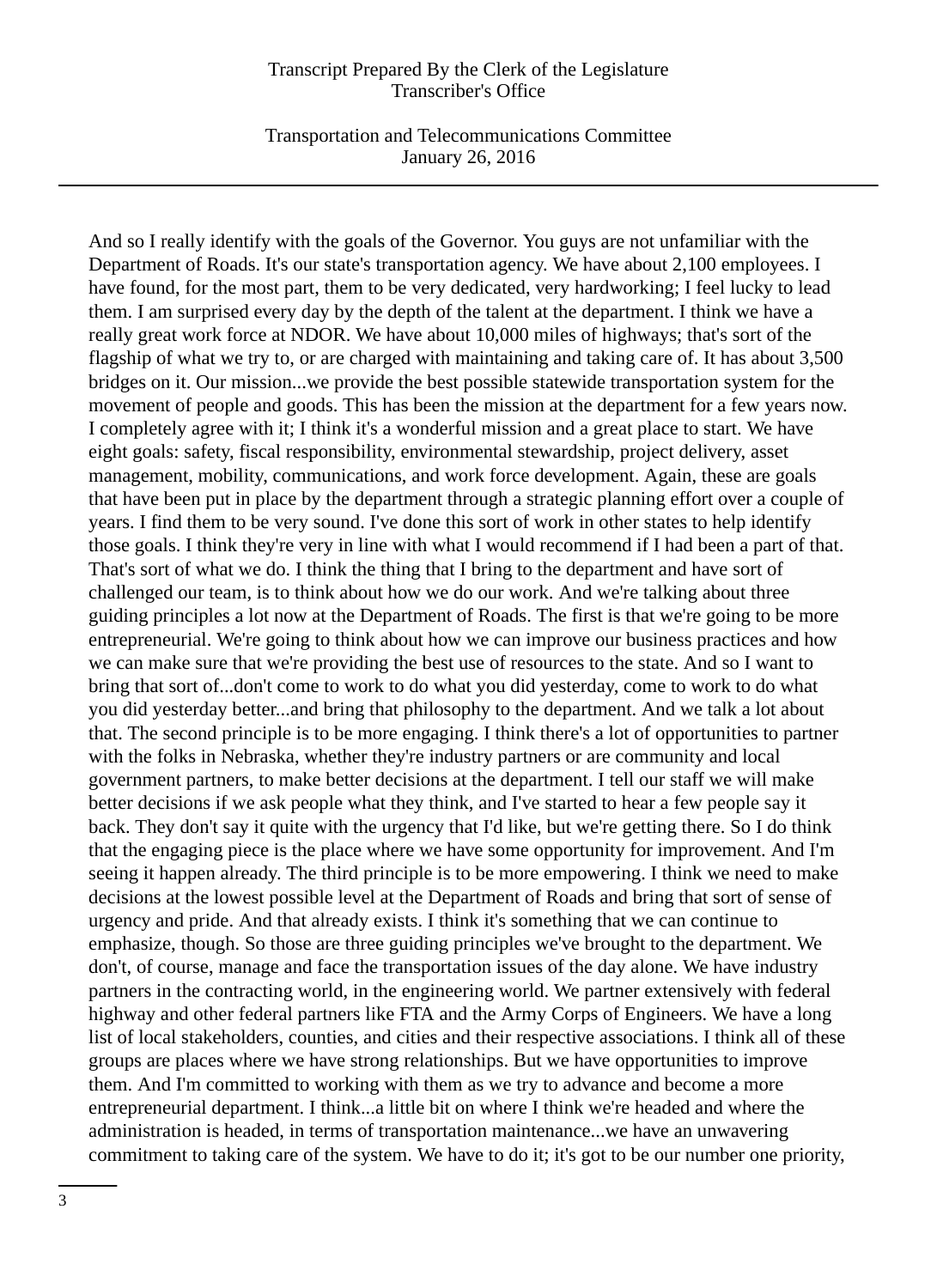Transportation and Telecommunications Committee January 26, 2016

to protect the investment of our state. I do think we can drive our decisions through performance metrics. I think we can try to save money, become more efficient in how we do it. But it is the number one goal and the number one thing that we have to try to do at the department. And the performance metric piece...we have a strong set of performance measures at the Department of Roads. I think we have opportunity to tweak and refine those and use them to drive down costs, not just to drive up performance of the roadway itself. In November, we launched an Innovation Task Force. I believe strongly that to make better decisions, you need to talk to people and bring in outside perspectives. If we want to improve the way we do business, we should be asking people who do business with us how we can do that. And so the Innovation Task Force was launched in November. And it's about 20 folks from outside the department to advise us in areas of innovation and really improve our business practices. So Senator Smith, I know you're a member of the task force. The first meeting was held in November. We talked a lot about the economic impacts of transportation and how to try to estimate those impacts as we make project selection decisions, something I think that's very important for our state. And the task force was very helpful in sifting and sorting, sort of, through those kinds of things, in terms of how we measure the economy in Nebraska and how it affects transportation and transportation affects it. The other thing is, there's a lot of...there are a lot of innovations happening in our industry across the country. And I want to have a group. And this task force is serving that role of helping us sift and sort through what's happening in other states to figure out what is best for us here in Nebraska. And I'm very excited to have them on our team. I think we had a great first meeting; we have another one coming up in just a couple weeks. And I'm very much looking forward to it. The third thing I wanted to highlight is the Build Nebraska Act. We've talked a lot about that in past hearings. If you saw the news or had the opportunity, we just concluded a round of public meetings last week. We toured the state, held four meetings, talking about how to pick the next round of Build Nebraska Act projects. And there's two pieces that I think are critical. One is that economic piece, trying to measure those economic impacts and getting folks on board and comfortable with how we're going to do that. I think, with almost universal support from the folks who attended those meetings, just happy to have the department out talking about this kind of thing with them, rather than deciding these things in the comforts of our own office and then, you know, issuing a press release on which projects we're going to do. Now we're out talking to people and talking to people about how we do it. And I think it's important that government do that sort of thing and involve people who are interested. And that's what we're out doing now. I think, you know, I should mention the Transportation Innovation Act. I don't want it to...I'm happy to answer any questions you have on it, on the proposal. From my perspective, it falls right in line with the things we're trying to accomplish at the department. It provides an opportunity for innovation, it provides opportunity for us to partner with our stakeholders, it provides an opportunity for us to accelerate and do things faster, all things we're trying to do at the department. And so it really helps us achieve our goals. And we're really excited about the opportunity for its passage. So Chairman Smith, I'm happy to take questions. I know you have a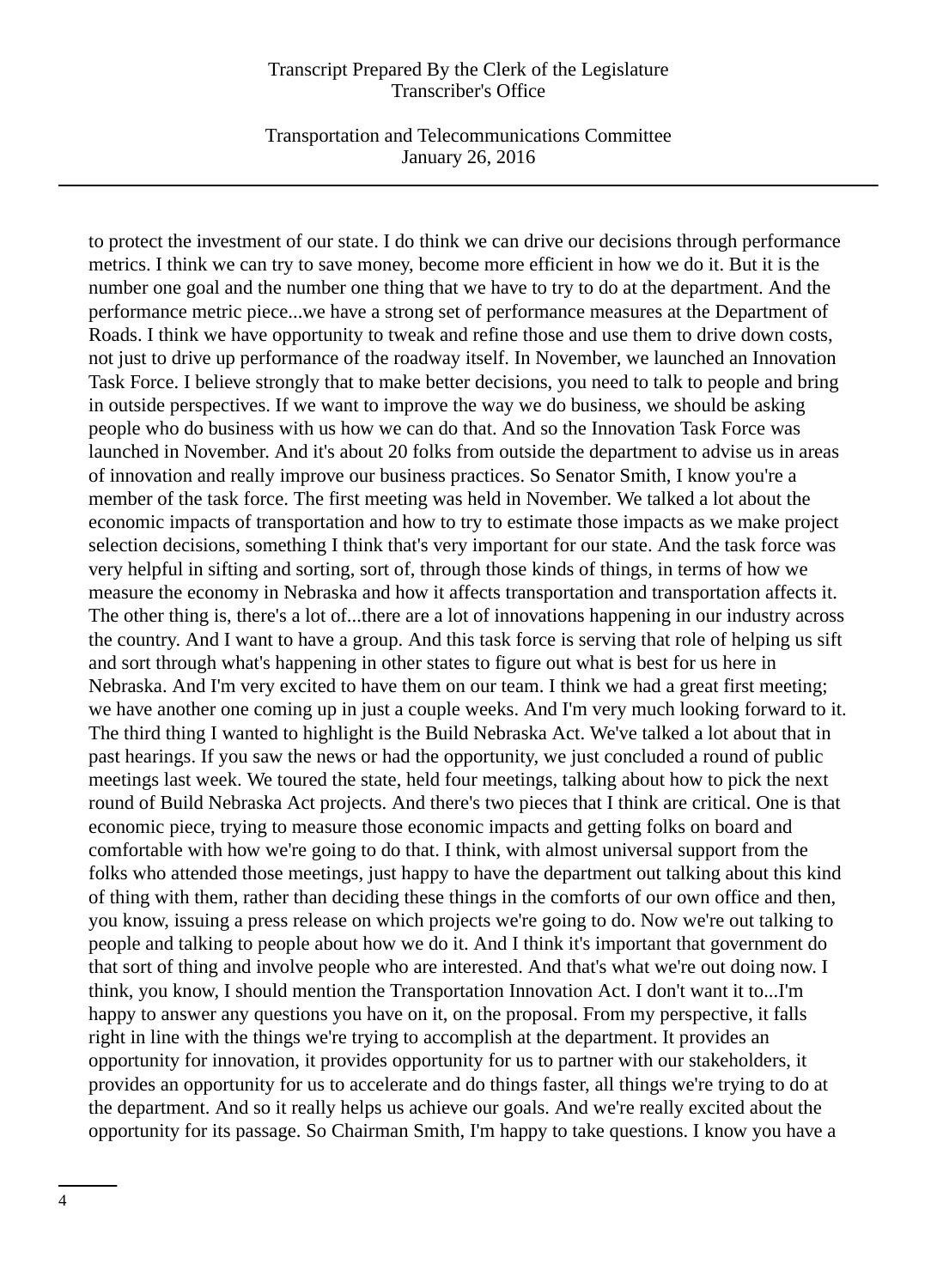busy slate of hearings; I don't want to take up your whole day. But I'd be happy to take any questions. [CONFIRMATION]

SENATOR SMITH: Thank you, Director Schneweis. A very thorough testimony...we appreciate that. Do we have questions? Senator Brasch. [CONFIRMATION]

SENATOR BRASCH: Thank you, Chairman Smith and thank you, Director Schneweis. [CONFIRMATION]

KYLE SCHNEWEIS: Thank you, Senator Brasch. Yeah. [CONFIRMATION]

SENATOR BRASCH: I do want to thank you for stepping up, your willingness to do the job. And you've certainly hit the ground, the road running. [CONFIRMATION]

KYLE SCHNEWEIS: Um-hum. [CONFIRMATION]

SENATOR BRASCH: And you have...you're to be commended for everything you have done... [CONFIRMATION]

KYLE SCHNEWEIS: Thank you. [CONFIRMATION]

SENATOR BRASCH: ...from statewide meetings to senator meetings, questions. And I wanted to thank you for that. What you were just saying here also pays tribute to your sincerity and attention to details, as you mentioned the team that has brought everything together for you. I also wanted to, at the same time, recognize your workers in the hardhats and yellow vests that are out there year-round. I've been privileged, over my six years, to spend a little time with them. [CONFIRMATION]

KYLE SCHNEWEIS: Um-hum. [CONFIRMATION]

SENATOR BRASCH: They're out there when the concrete is 149 and warmer and when the weather is this cold. And you have a big, heavy load ahead of you. And their safety... [CONFIRMATION]

KYLE SCHNEWEIS: Um-hum. [CONFIRMATION]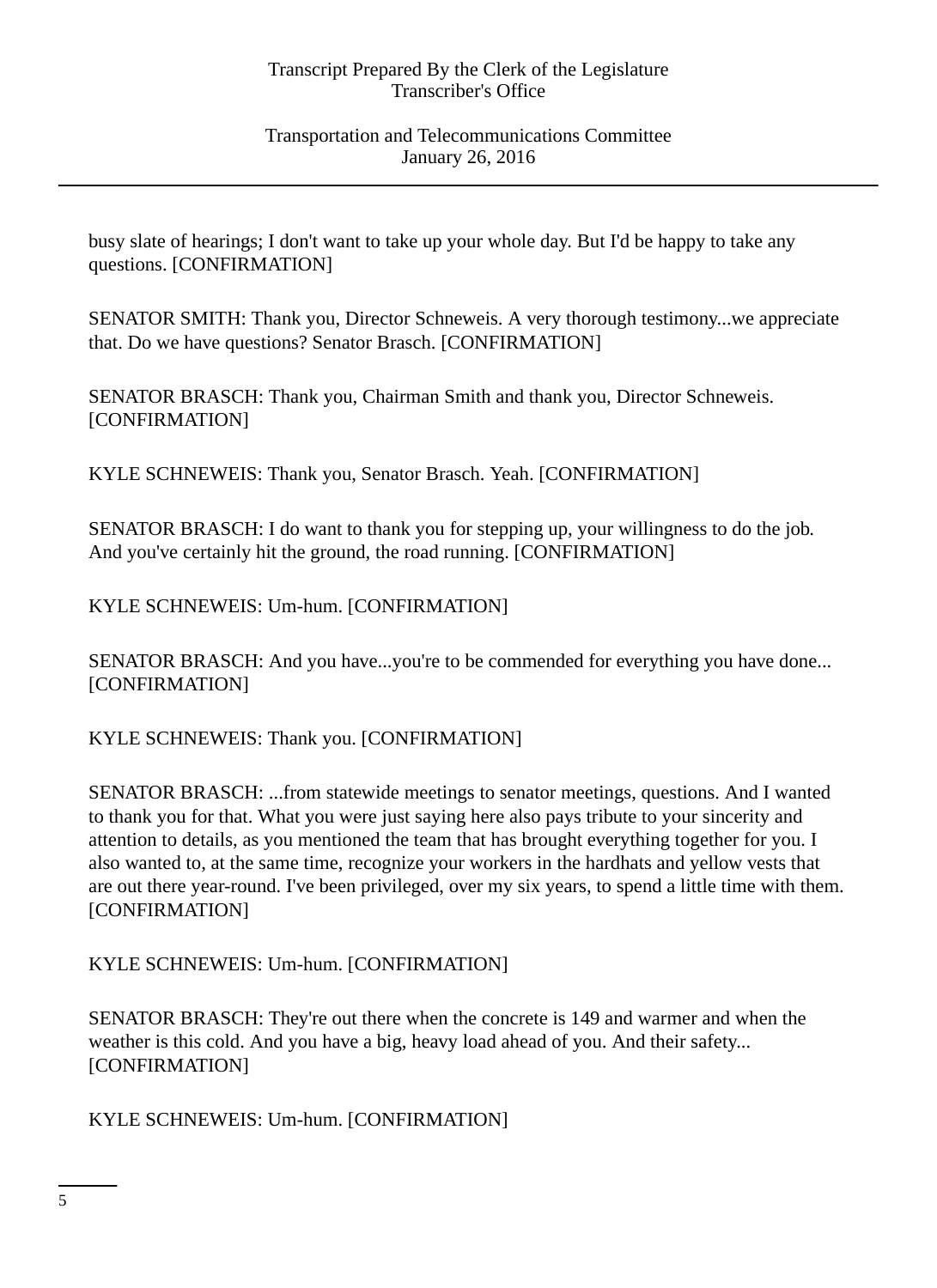SENATOR BRASCH: ...is, I believe, something that you're also very conscious of. [CONFIRMATION]

KYLE SCHNEWEIS: Um-hum. [CONFIRMATION]

SENATOR BRASCH: And in our district, we've had at least one fatality and numerous injuries... [CONFIRMATION]

KYLE SCHNEWEIS: Um-hum. [CONFIRMATION]

SENATOR BRASCH: ...based on their work out there. So, you know, I'm hoping that part of your criteria, moving forward, is for their continued safeguard while we accelerate Nebraska. [CONFIRMATION]

KYLE SCHNEWEIS: I appreciate you saying that. When the holidays come around, I pray for no snow, because while the rest of us are trying to get where we're trying to get, our guys are out there, making sure we get there. And it's not...it's a thankless job, long shifts away from family at a time when it's hardest. So these folks really are the backbone of our group, the largest part of our work force and absolutely essential. And from a safety perspective, I think we need to do everything we can to protect them on the side of the road. I think, from my perspective, I think state employees aren't as, perhaps, respected as much as they should be, especially those guys on the side of the road who are risking their lives to deliver the projects. So I appreciate your comments. [CONFIRMATION]

SENATOR BRASCH: Thank you. I have no other comments. [CONFIRMATION]

SENATOR SMITH: Senator Friesen. [CONFIRMATION]

SENATOR FRIESEN: Thank you, Chairman Smith. Welcome, Director. [CONFIRMATION]

KYLE SCHNEWEIS: Thanks. [CONFIRMATION]

SENATOR FRIESEN: It's been enjoyable, I guess, attending the hearings across the state and listening to you and how you look at our Department of Roads. And I've looked at what your plans are. And I think we are headed in the right direction. When you...I see you worked for a lot of other states and stuff. And in the big picture, how would you rank Nebraska as far as their overall program? [CONFIRMATION]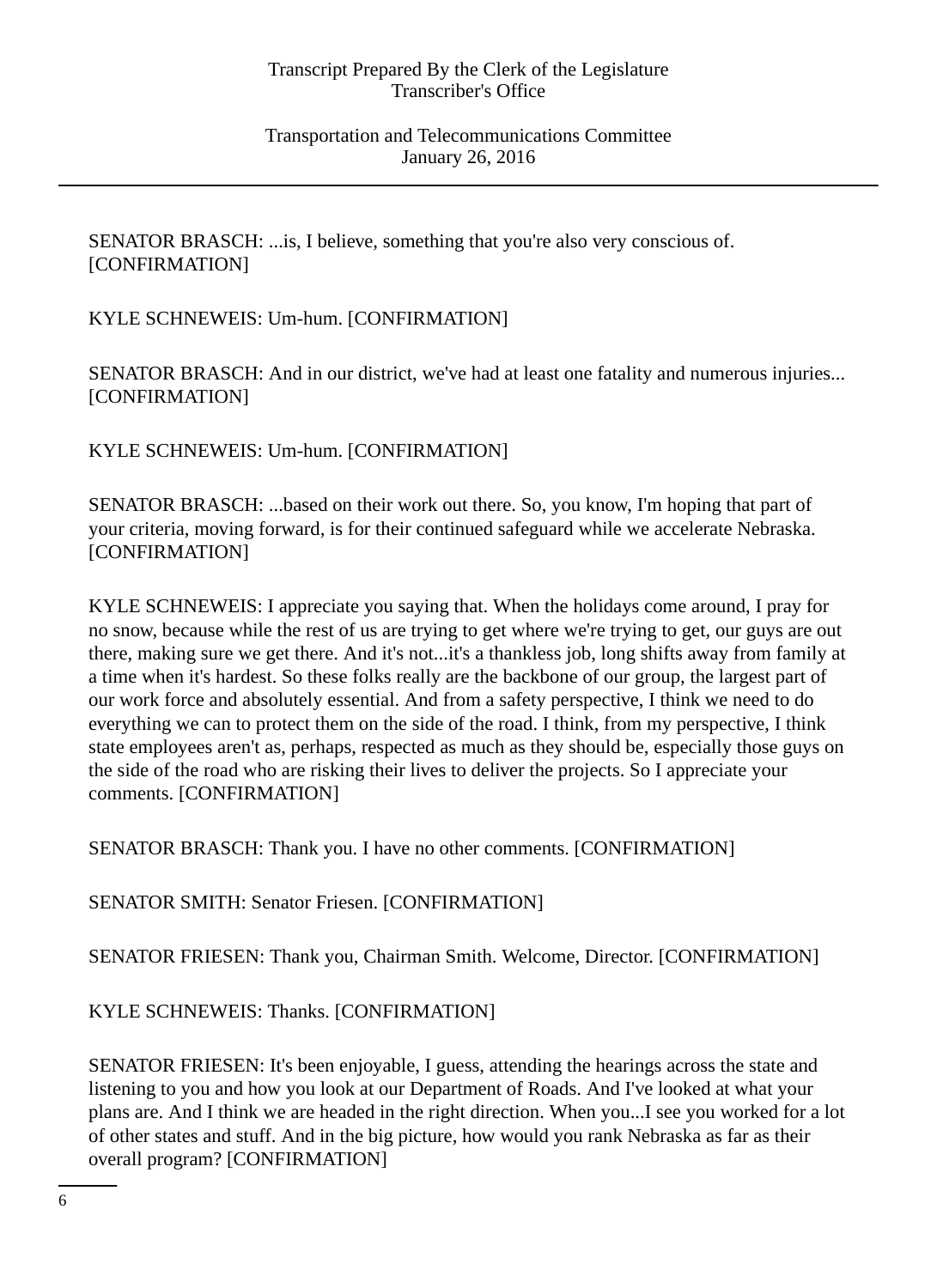# KYLE SCHNEWEIS: Sure. [CONFIRMATION]

SENATOR FRIESEN: How well...what kind of shape we're in, compared to other states, or how well we do. Is there a... [CONFIRMATION]

KYLE SCHNEWEIS: Sure. Well, I think, by a metric of, if you want to look at the system itself, I think Nebraska fares quite well, in terms of our roads are in pretty good shape, not as good as some, but not nearly as poor as many. And so I think, from that perspective, the department is doing quite well. I think where we have opportunities are in trying to innovate the way that we deliver our services. I think, not that the department has been stagnant...I don't mean to say that. But I think that there are some opportunities to pick our heads up a little bit, look around and see how other states are delivering projects and services, and to try and focus a little more on the customer and see if we can get a little more efficient in how we do it. So, but overall, I'd say, from a system perspective, it's doing quite well. I think the funding for the department is in a good place, in terms of being able to maintain the system. There's always needs for capital improvements. And I think those are the things we're trying to sort through with some of the proposals. So, but generally, I would say that Nebraska's a real good place to be, the Department of Roads. [CONFIRMATION]

SENATOR FRIESEN: Good, thank you. That's all. [CONFIRMATION]

SENATOR SMITH: Director Schneweis, I really do appreciate your efforts over the last year to work with the committee. And I know we've been through a lot of hearings together. [CONFIRMATION]

KYLE SCHNEWEIS: Yeah. [CONFIRMATION]

SENATOR SMITH: And I think we've worked well together. So I appreciate your efforts along those lines. And you did make a quick reference to the LB960 and the proposed changes and innovation, innovative changes on delivery methods. [CONFIRMATION]

KYLE SCHNEWEIS: Um-hum. Yep. [CONFIRMATION]

SENATOR SMITH: And I think that's a great step ahead for Nebraska. But looking into your crystal ball, going out beyond this session... [CONFIRMATION]

KYLE SCHNEWEIS: Um-hum. [CONFIRMATION]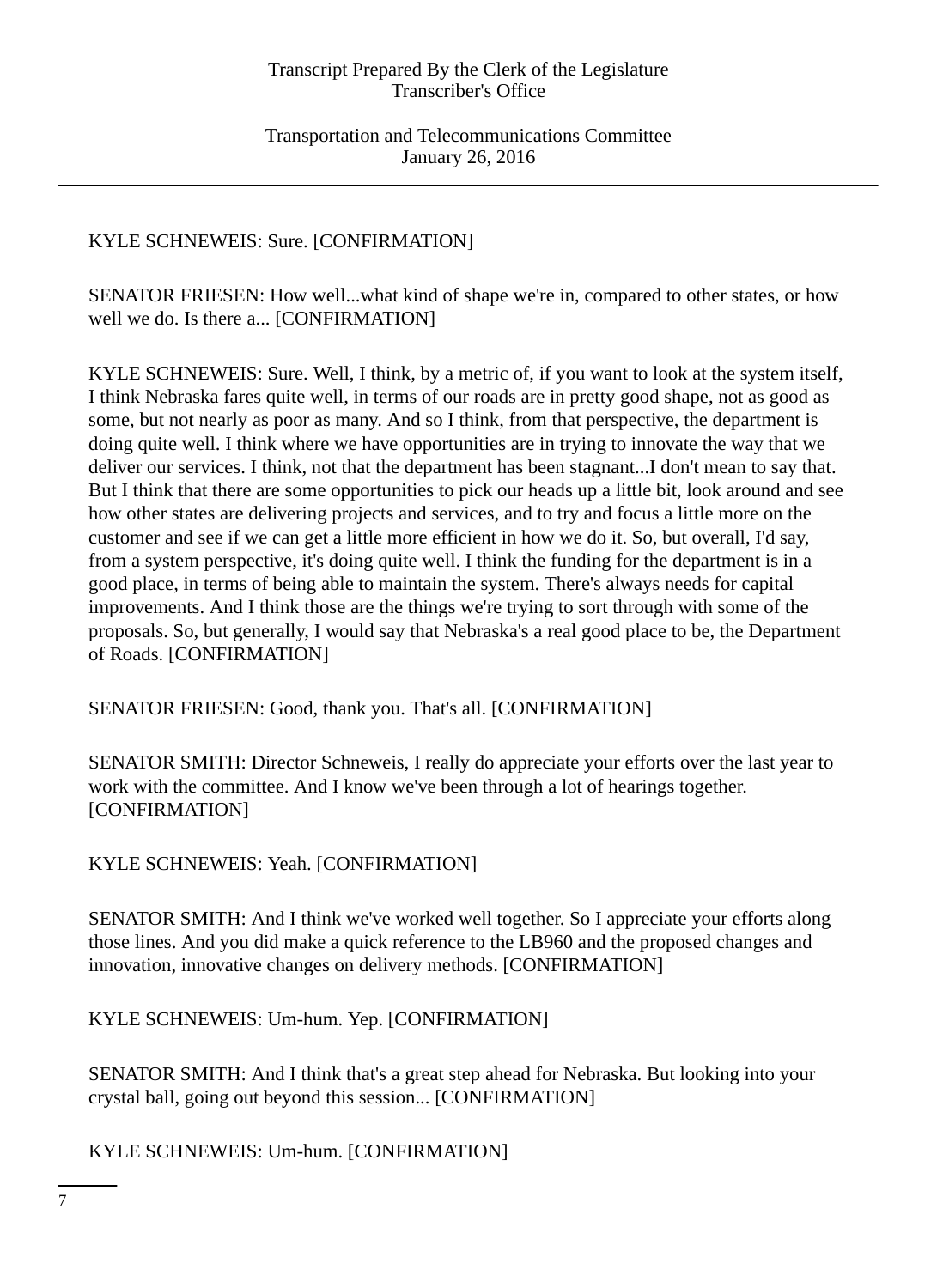Transportation and Telecommunications Committee January 26, 2016

SENATOR SMITH: Do you see other innovative changes that are on the horizon that we need to begin to think about? [CONFIRMATION]

KYLE SCHNEWEIS: Sure. Well, I do think there are some opportunities to think about how we address our infrastructure challenges. You know, I think the proposal heads us down the right direction, but I don't think we should settle there. I think there are opportunities to look at how the transportation system plays a role in economic growth and trying to use that growth to help either fund the system or make the right decisions. So, you know, I don't want to get into specifics. But I do think there are opportunities. I've worked on, in some other states that have some development district kinds of things. I think there are some approaches to how we fund transportation that are worthy of exploration into the future. You know, again, the most important thing, I think, in my role here, is to bring that experience from other states, but make sure it's right for Nebraska. And I think that was clear in our hearings this fall. I certainly enjoyed getting to tromp around the state with you and hear from folks. And I think whatever we explore in the future, we just have to make sure that it fits here. [CONFIRMATION]

SENATOR SMITH: Very good. Any further questions for Director Schneweis? I see none. Thank you very much. [CONFIRMATION]

KYLE SCHNEWEIS: Thank you. [CONFIRMATION]

SENATOR SMITH: And we're going to continue along the line of this confirmation hearing and invite anyone wishing to speak in support, as a proponent of this confirmation. Anyone wishing to testify in opposition to this confirmation? That's a good sign for you, Director Schneweis (laughter). Anyone wishing to testify in a neutral capacity? Okay. With that, we conclude the confirmation hearing. Thank you, Director. [CONFIRMATION]

KYLE SCHNEWEIS: Thank you very much. [CONFIRMATION]

SENATOR SMITH: We now turn to...our first bill to be heard is LB765 that will be introduced by Senator Tommy Garrett, which will increase the original certificate of title fees for vehicles transferred to Nebraska from another state or country. Welcome. [LB765]

SENATOR GARRETT: Good afternoon, Chairman Smith and esteemed members of the Transportation and Telecommunications Committee. I'm Senator Tommy Garrett, T-o-m-m-y Ga-r-r-e-t-t, and I represent the people of Sarpy County in District 3, comprising parts of Bellevue and Papillion. I'm here today to present LB765, which will increase original certificate of title fees for vehicles transferred to Nebraska from another state. I will introduce the bill and leave the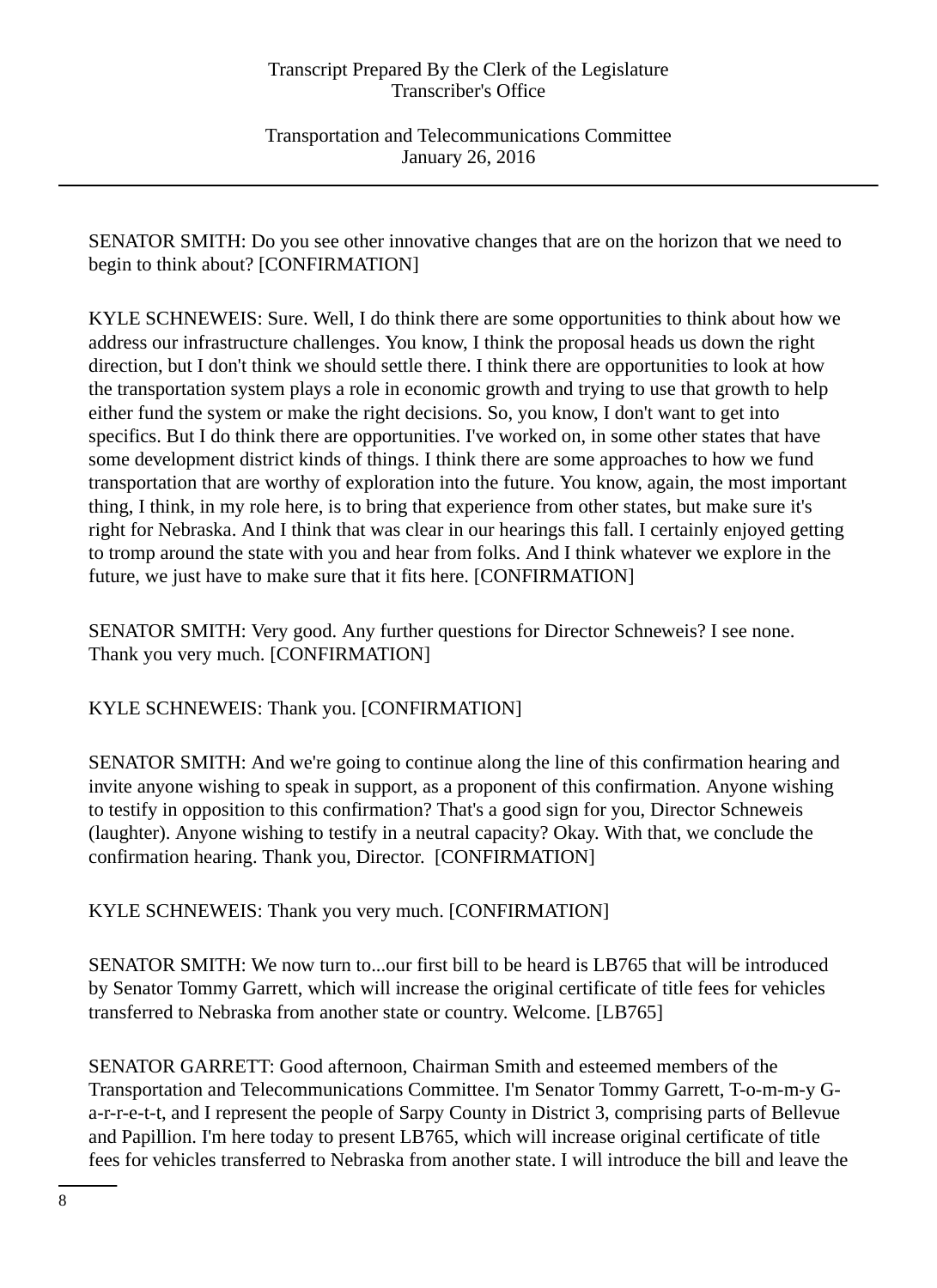Transportation and Telecommunications Committee January 26, 2016

details of what exactly is happening in the field to the county treasurers. By way of background, Nebraska currently charges \$10 to title a vehicle in the state. There are five states that have motor vehicle titling fees that are less than Nebraska's. Arizona's fee is \$4, Mississippi is \$9, North Dakota \$5, South Dakota \$5, and Utah \$6. Five other states charge the same rate as Nebraska: Arkansas, Kansas, Kentucky, Virginia, and West Virginia. Nebraska's low motor vehicle title fees, coupled with a fast, efficient response time of county treasurers, has led to outof-state dealerships using our county treasurers' offices to process titles for vehicles which never come to Nebraska. The county treasurers are not opposed to processing these titles, but the processing of out-of-state titles takes much longer than the average in-state title. If passed, LB765 would amend Section 60-154 by increasing fees related to each original certificate of title issued by a Nebraska county or the Department of Motor Vehicles for a motor vehicle, all-terrain vehicle, a utility-type vehicle, minibike, or trailer being titled in Nebraska from another state or country by increasing the current \$10 fee to \$25 for these types of vehicles receiving an original certificate of title. With the current \$10 titling fee, the county is currently only receiving \$3.25 per title. Passage of LB765 will allow the counties to retain \$12.50 of the new \$25 fee for out-ofstate titles. This increase in title fees will help the county treasurers' offices recoup labor and other costs. After talking with Lancaster County Treasurer Andy Stebbing, who brought this bill to me, and Sarpy County Treasurer Rich James, I've learned that the counties are actually losing money on these out-of-state title transactions. And these costs, like other costs at the county level, are made up with property tax dollars. Passage of LB765 would allow us the opportunity to help address another issue, traumatic brain injury, or TBI. Over 36,000 Nebraskans live with a brain injury, related disability, and over 500 Nebraskans called in to the Brain Injury Association of Nebraska last year, looking for information and resources. Senator Kate Bolz of Lincoln and Senator Dave Bloomfield of Hoskins are working on this issue. And Senator Bolz met with me about using this bill for that purpose. We took a dollar that would have been approved to the DMV and are using it for TBI purposes to allow for a funding stream for if and when LB516 and/or LB900 are passed into law. The DMV estimates that it will take 80 hours for programming, if LB765 passes, and were all right with this change, as long as their programming costs were met. For each original certificate of title issued by a county, the new \$25 fee for out-of-state vehicle titles would be distributed as follows: \$12.50 being retained by the county doing the titling, \$6 would go to the State Treasurer for credit to the Department of Motor Vehicles Cash Fund, \$4.50 will be remitted to the State Treasurer for credit to the General Fund, \$1 will be remitted to the State Treasurer for programs for persons suffering from a brain injury, and \$1 will be remitted to the State Treasurer for credit as follows: \$.25 to the Motor Vehicle Fraud Cash Fund, \$.65 to the Nebraska State Patrol cash fund, and \$.10 to the Nebraska Motor Vehicle Industry Licensing Fund. For each original certificate of title issued by a county for an all-terrain vehicle, utility-type vehicle, or minibike being titled in Nebraska from another state or country, the new \$25 fee will be distributed with \$12.50 being retained by the county, \$6 being remitted to the State Treasurer for credit to the Department of Motor Vehicles Cash Fund, \$4.50 will be remitted to the State Treasurer for credit to the General Fund, \$1 shall be remitted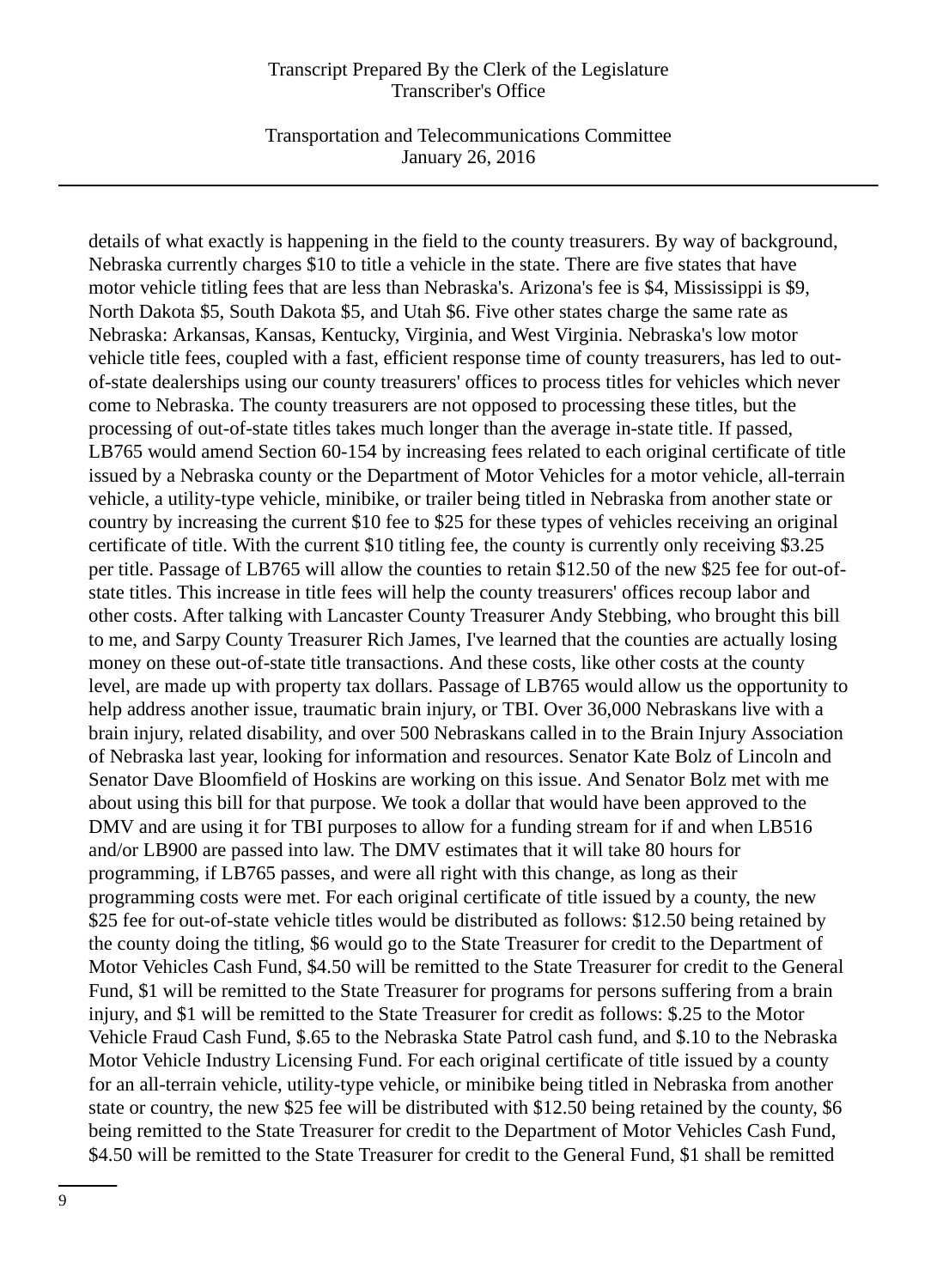Transportation and Telecommunications Committee January 26, 2016

to the State Treasurer for programs for persons suffering from a brain injury, \$1 shall be remitted to the State Treasurer for credit as follows: \$.25 to the Motor Vehicle Cash Fund and \$.75 to the Nebraska State Patrol cash fund. The fees for original certificate of title issued by the Nebraska Department of Motor Vehicles for a vehicle titled in Nebraska from another state or country shall be distributed with \$10 being remitted to the State Treasurer for credit to the Department of Motor Vehicles Cash Fund, \$14 shall be remitted to the State Treasurer for credit to the Motor Carrier Division Cash Fund, and \$1 shall be remitted to the State Treasurer for programs for persons suffering from a brain injury. I'd like to entertain any questions that you may have at this time. I suspect some of your questions may best be answered by Andy Stebbing, the Lancaster County Treasurer, who's here to testify. And Rich James, the Sarpy County Treasurer, was originally going to be here, but he was unable to make it. And he has provided a letter in support of the bill. [LB765]

SENATOR SMITH: Thank you, Senator Garrett. Any questions for Senator Garrett? I see none. Thank you. [LB765]

SENATOR GARRETT: Thank you. [LB765]

SENATOR SMITH: We now open the hearing to proponents, those wishing to testify in support of LB765. Welcome. [LB765]

ANDY STEBBING: Thank you. Thank you so much. Andy Stebbing, S-t-e-b-b-i-n-g, the Lancaster County Treasurer. And thank you, ladies and gentlemen of the committee. And I also would like to thank Tommy Garrett, whose...he and his staff have just been so diligent in working with me and just so professional and helpful. One of my duties, one of my responsibilities by state statute is to license plate entitle vehicles in this county and this city. We title 100,000 cars in town here. We titled 100,000 cars last year. We have 300,000 cars or vehicles, trailers. We titled l00,000 titles last year. And we have three locations and 39 employees to do that. About two years ago, we had a gentleman from Bridgewater, Massachusetts, call us. He owns a car dealership there. And he was wondering if he could basically, overnight, mail titles to our office. We would process them, and we'd send them back to him. By state statute, that's all very legal. He intended to have a state trooper at that location certify the car there and mail the paperwork for each car to us. We asked him, why wouldn't he just go to his own DMV. And he said: Well, Massachusetts is \$75 a title, and you're only \$10 a title. Moreover, you require less paperwork, like emissions control certificates and this type of thing. And Don Arp, the DMV manager for my office, who's here now, called a meeting, and we discussed this. Could we make it fly? And how would we not, you know? And so the guy, Mr. Steve LaBelle, LaBelle Chevrolet in Bridgewater, Massachusetts, did just that. He basically, overnight, mails titles to us. He has all the paperwork, completely legal. And last year alone, we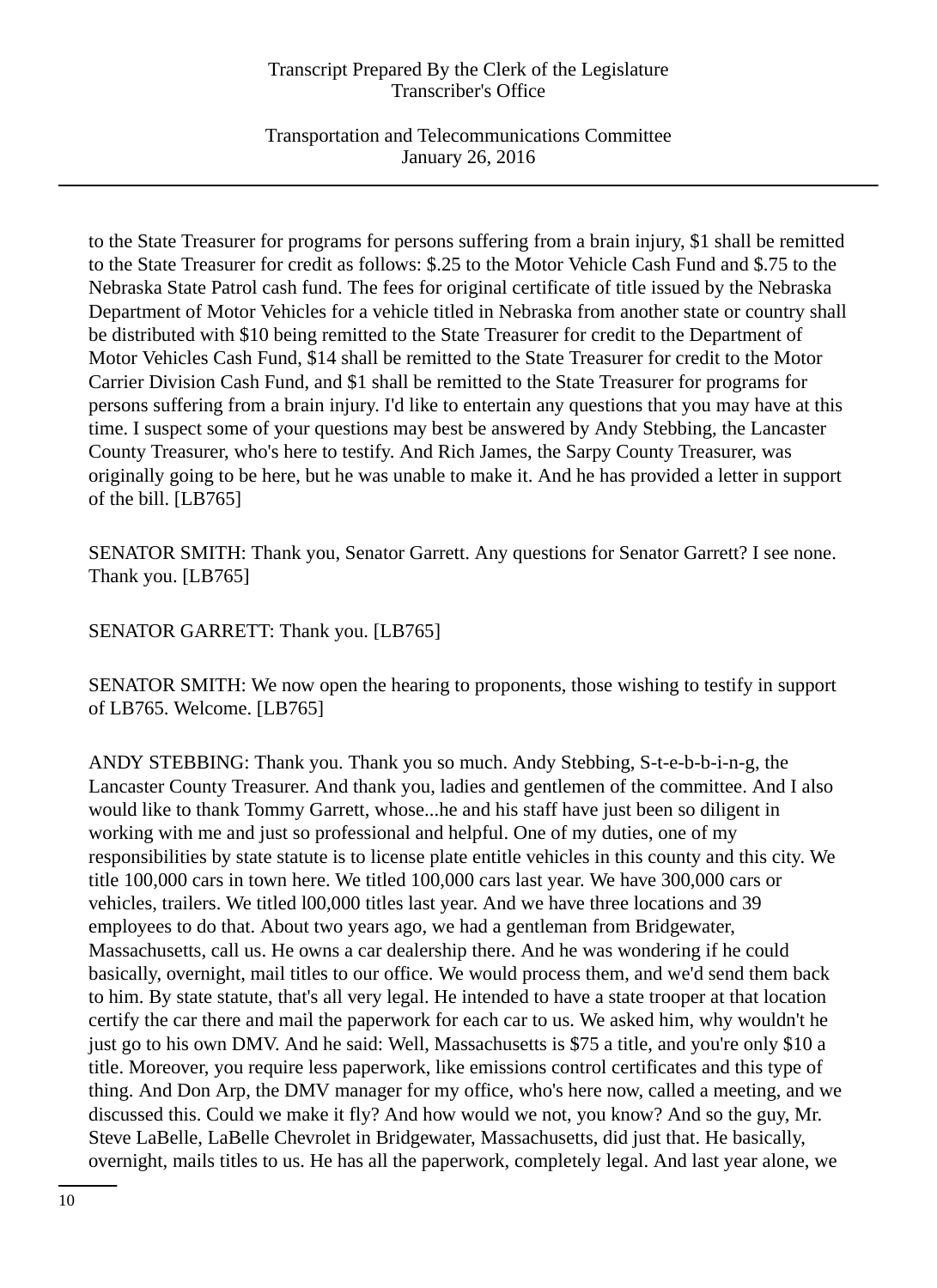Transportation and Telecommunications Committee January 26, 2016

ended up titling for him 5,579 titles. That's 6 percent of my...it's 25 percent of my titles. He intends to increase that number dramatically. So we looked at our cost for doing one out-of-state title. And it's significant. It's somewhere in the neighborhood of \$7. When we looked at the history of this statute, it appears that in 1988, it was increased from \$6 to \$10, and it has not been looked at since. Right now, we are titling, for this guy alone, 30 titles per day. It takes about four hours. And so we began to look at what our fee was, compared nationwide. As Tommy Garrett stated, if you added up all those states, what their fees are for title and divided out, it looks like the average is above \$25. So from there we contacted the car dealers association, the state DMV, NACO, the Nebraska treasurer's association, the State Patrol, and it looked like it would be a good deal. The Journal Star ran a couple articles on this and came out in favor of it. And so that's where I'm at. Regardless of this guy...let's say he goes shopping for a different state or starts to go locally. Or maybe he goes out of business or something. I still think it's a really good fee to increase, although I'm not in favor of fees. But this is one that's long overdue, that would help offset my cost per car to title from out of state. We're not looking at the other 80,000 that are locally, just the out-of-state ones. So with that, I'd entertain any questions and I appreciate you guys hearing this bill. [LB765]

SENATOR SMITH: Senator Brasch, please. [LB765]

SENATOR BRASCH: Thank you, Chairman Smith. And thank you, Mr. Stebbing. Do you anticipate that, that number of out-of-state titles will drop? Or do you believe it'll stay the same? Is the cost a factor? [LB765]

ANDY STEBBING: Um, I... [LB765]

SENATOR BRASCH: And I'm not trying to say it's good or bad; I'm just curious if we can say, 5,579 times \$25 versus the... [LB765]

ANDY STEBBING: I am certain this gentleman won't shop around. I think he will continue to use us, as we are so efficient. I see why he doesn't want to use his local DMV. I am certain he will stay with us, which is fine. I'm trying to offset his cost. I would also believe he will increase his number. We started...not on January 1, we actually started in February with him, last year, 5,579 just with his business alone. So he indicated to my manager that he would be increasing that. I don't think this fee increase will bother him. If he does walk, though, that's 5,000 or 6,000 titles that we won't be dealing with him. We're back down to 15,000 titles out of state... [LB765]

SENATOR BRASCH: Sure. [LB765]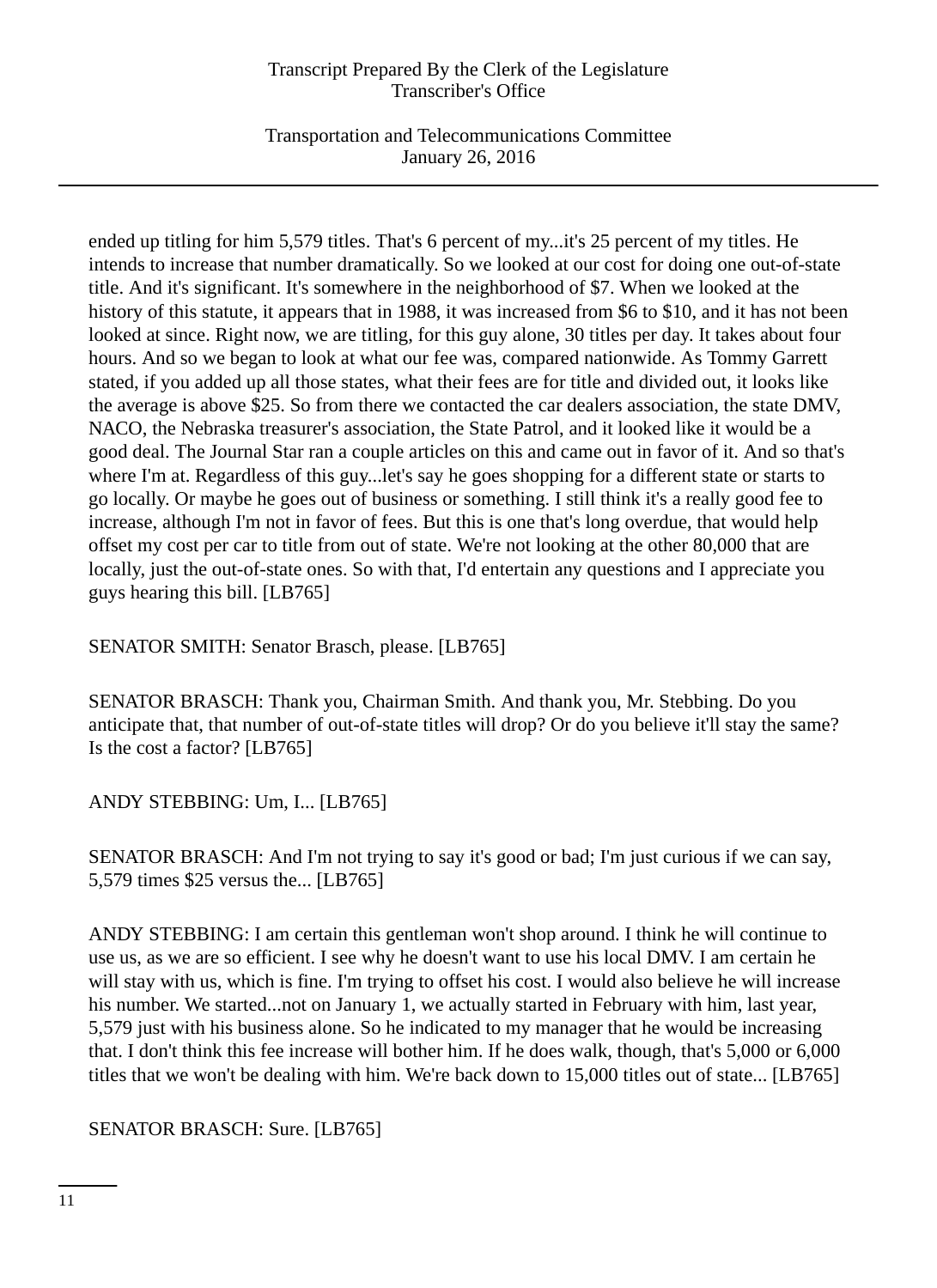ANDY STEBBING: ...which would still help me offset the cost of...we're only getting \$3 now, \$3.25. [LB765]

SENATOR BRASCH: And help me understand why out of state...are they dealers that are sending you all these titles? Why they're not... [LB765]

ANDY STEBBING: In this particular case, it is. Some of these cars he gets are from Canada. And then he titles them in our county, my name, and then sells them. He avoids the \$75 fee in Massachusetts. So I see the business plan by him. Now, of course, anyone here in the room could go to Council Bluffs and buy a vehicle, bring it over to us, and it would be a \$10 fee. So those people would be affected, too. [LB765]

SENATOR BRASCH: Right, okay. [LB765]

ANDY STEBBING: That fee would go up to \$25. It takes the out-of-state titling, for us, a little bit longer. If it's a Nebraska title to a Nebraska title, we pull up the title number...there's the information. We just enter the info. But if it's an out-of-state title, it takes us from ground up to generate a new Nebraska title. That's... [LB765]

SENATOR BRASCH: And you are working with paper on out-of-state? [LB765]

ANDY STEBBING: We are, yes. Absolutely, yeah. [LB765]

SENATOR BRASCH: Okay. And then...but you don't ever see the vehicles physically, correct? [LB765]

ANDY STEBBING: Yeah, that's a good point. If an out-of-state title car comes from Council Bluffs...most of the titles here in Lincoln, we see the sales tax from it. These, we will never see the car. [LB765]

SENATOR BRASCH: Um-hum. [LB765]

ANDY STEBBING: So you're absolutely right. We would never see the sales tax. So it's a vacuum of money going out, in that sense. Yeah. [LB765]

SENATOR BRASCH: Um-hum. And we never see the vehicles, but you're confident the vehicles are really vehicles. They're not someone... [LB765]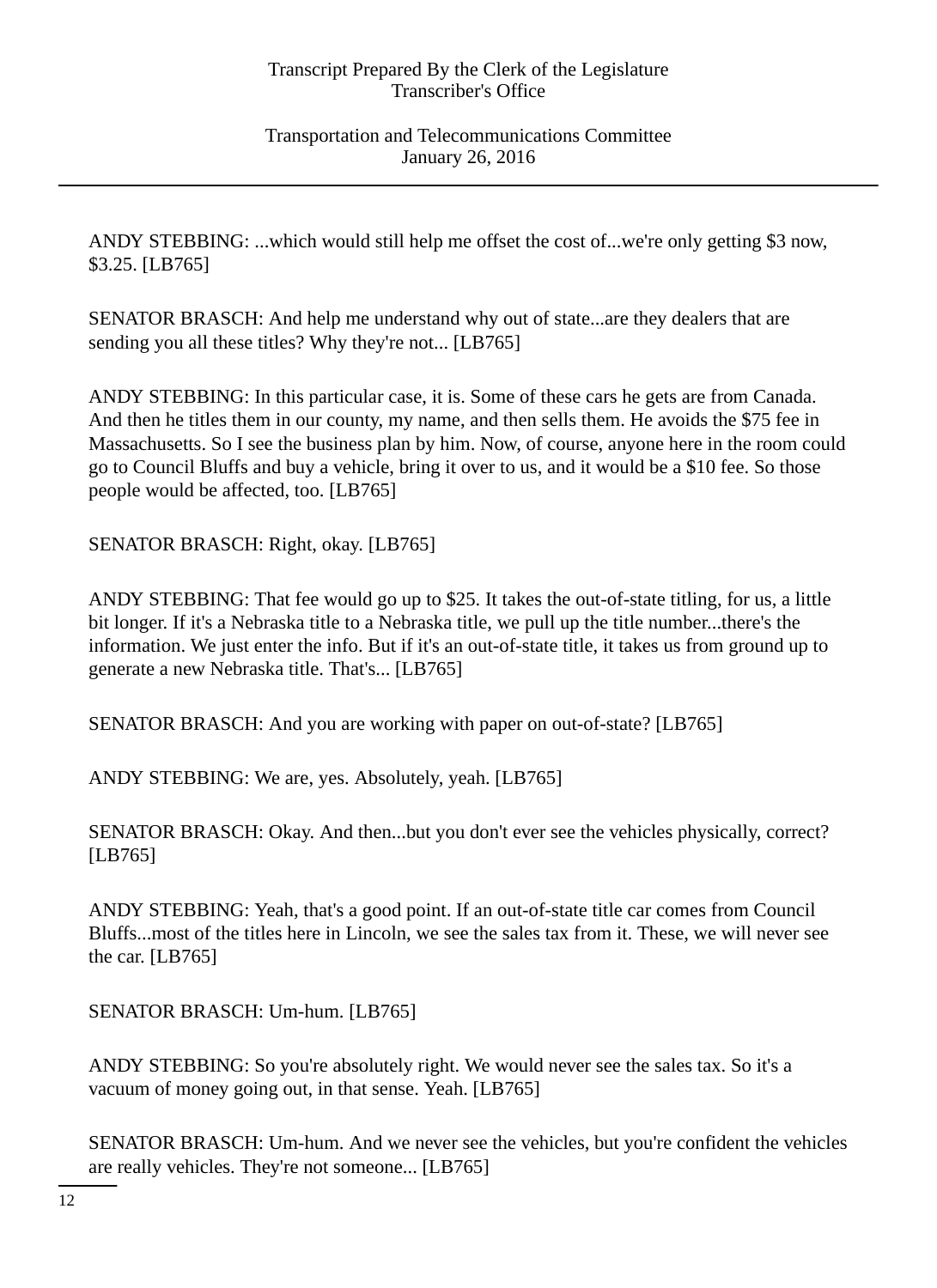Transportation and Telecommunications Committee January 26, 2016

ANDY STEBBING: You're right. It's a good question. [LB765]

SENATOR BRASCH: ...in a foreign country sending... [LB765]

ANDY STEBBING: Before my county treasurer thing, I was sergeant with the sheriff's department. And my chief deputy is a retired sheriff, and Don Arp is a retired police department brass there. And so you're absolutely right. We looked into that. The state trooper walks around the car in Massachusetts, certifies it, that everything is okay, runs the VIN. That stuff, information, that paperwork comes to the State Patrol here. And then it comes to us. So it is...there's not a chance of a stolen car getting through the system. [LB765]

SENATOR BRASCH: Okay. [LB765]

ANDY STEBBING: It's just a business plan that makes sense, if you're in that business. [LB765]

SENATOR BRASCH: Okay. [LB765]

ANDY STEBBING: But good questions, yeah. [LB765]

SENATOR BRASCH: Interesting. I have no other questions. Thank you. [LB765]

ANDY STEBBING: Thank you. [LB765]

SENATOR SMITH: Additional questions from the committee. I see none. Thank you, Mr. Stebbing. [LB765]

ANDY STEBBING: Thank you so much. Thank you. [LB765]

SENATOR SMITH: We continue with proponents of LB765. Welcome. [LB765]

PEGGY REISHER: (Exhibits 1-3) Thank you. Good afternoon, Senator Smith and members of the Transportation Committee. My name is Peggy Reisher; it's P-e-g-g-y, Reisher, R-e-i-s-h-e-r. And I'm here to testify in support of LB765. I'm the executive director of the Brain Injury Association of Nebraska. We appreciate Senator Garrett's recognizing the need for funding Nebraska Brain Injury Trust Fund, as motor vehicle-related accidents are the second leading cause of brain injury in our state. For many folks in this room, this bill is not about brain injury. But certainly for those who do work with individuals who deal with the effects of brain injury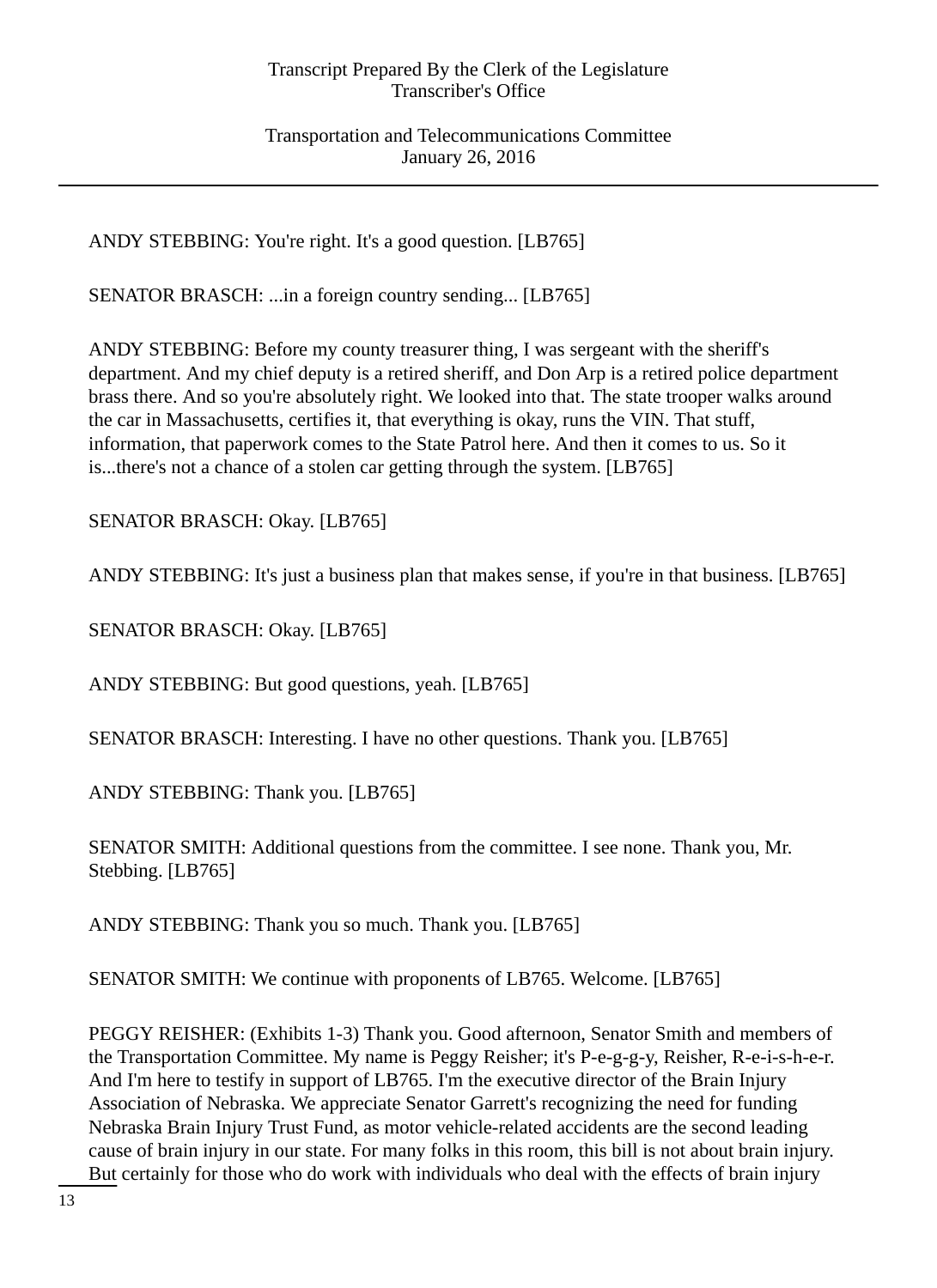Transportation and Telecommunications Committee January 26, 2016

after a motor vehicle accident, this bill is very important. The trust fund dollars could be used to address the public health concern for which there is a gap in services and support for those with brain injuries due to motor vehicle accidents. In 2010, Nebraska Brain Injury Needs and Resource Assessment identified the following barriers that prevent or limit appropriate access or use of services for those with brain injury and their families. Those three main things was the lack of case management and resource facilitation, the lack of awareness and knowledge of brain injury, and the lack of services that exist in our state for folks with brain injury. Although this was a 2010 study, these topics of concern are still in line with what we see today. In the 2015 Brain Injury Association of Nebraska, we responded. Our association alone responded to over 600 calls from people looking for information and resources, from everything from employment to insurance coverage to specialized medical information, legal advice, tips on behavior and management, and family relationships after a brain injury. The majority of these calls come from individuals with brain injury and their families. On average, each caller called us three different times, asking for more information and resources. The only government funding available to provide resources, training, and brain injury awareness, is almost exclusively through a four-year HRSA grant that is funded through the federal government, but managed by the Department of Education-Vocal Rehab. This HRSA grant is an implementation grant, and it provides a seed money to build brain injury capacity in Nebraska, with the expectation that Nebraska will establish its own resources for dealing with the devastating effects of brain injury. LB765 establishes a means for providing resources to support those with brain injury in Nebraska. 22 other states have established trust funds or similar programs for this purpose. The trust funds would make it possible for individuals with brain injury in their families to learn more about brain injury services available to them through resource facilitation. It would provide funding for a brain injury registry, and it would provide funding to train service providers to help those with traumatic brain injury receive appropriate services. Without a brain injury trust fund, Nebraska continues to lack the much needed, long-term support for those living with the devastating effects of brain injury. Brain injury, also concussion, is the same thing. It's not a new issue, but it is one that is finally getting the recognition that it needs. And we look for ways to prevent brain injury where we can and support those with brain injury where they can't. We ask you to support LB765. I'd be happy to take any questions. [LB765]

SENATOR SMITH: Thank you, Ms. Reisher. Do we have questions from the committee? I see none. Thank you for your testimony. [LB765]

PEGGY REISHER: Thank you. [LB765]

SENATOR SMITH: (Exhibits 4-6) We continue with proponents of LB765, those wishing to testify in support. We do have letters in support, for the record, of LB765. Rich James on behalf of Sarpy County, Tiffany Armstrong on behalf of the Nebraska Brain Injury Advisory Council, and Larry Dix on behalf of the Nebraska Association of County Officials. We now go to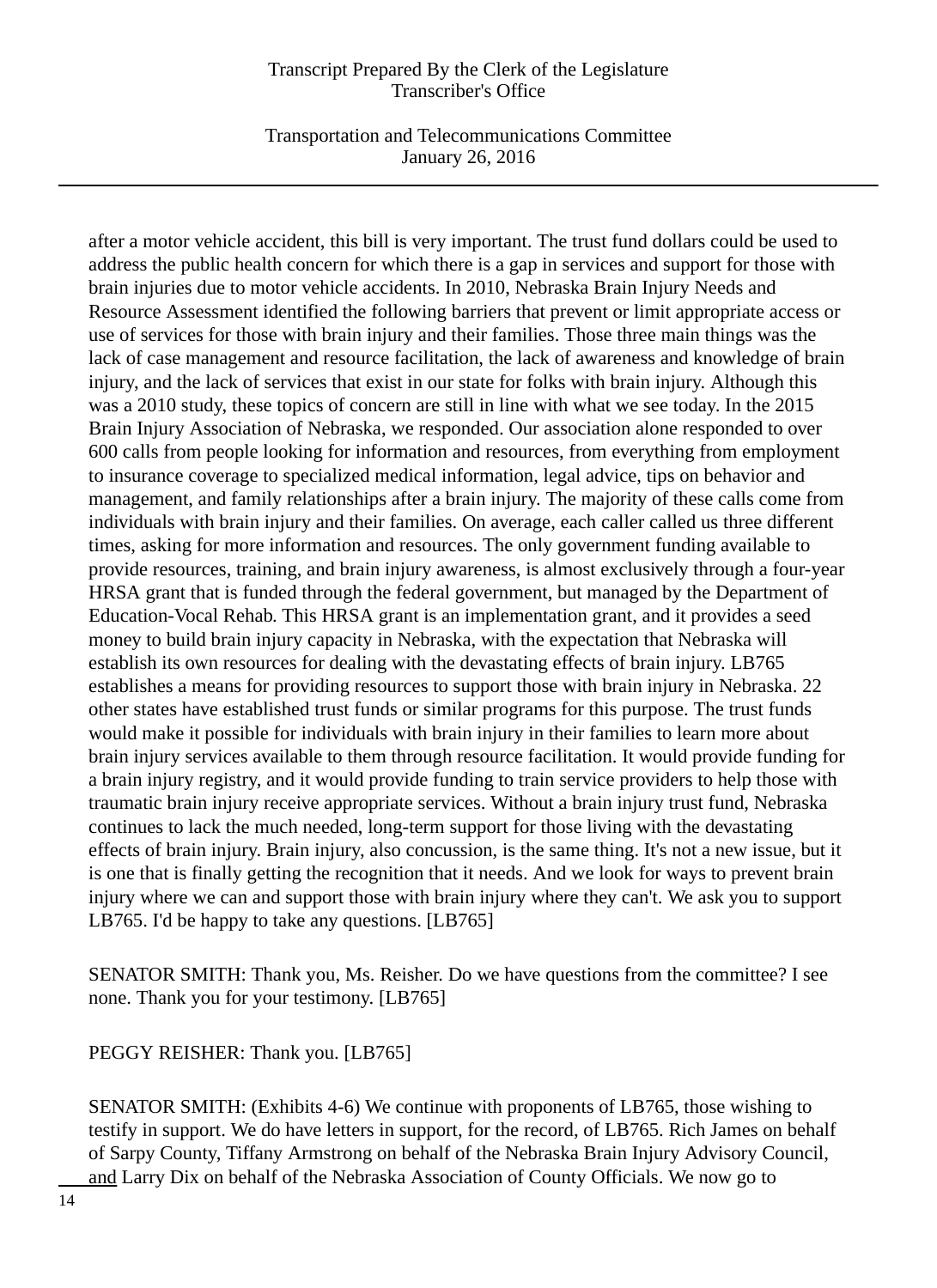Transportation and Telecommunications Committee January 26, 2016

opponents, those wishing to testify in opposition to LB765. Seeing none, we now move to those wishing to testify in a neutral capacity on LB765. Welcome. [LB765]

LOY TODD: Thank you. Senator Smith, members of the committee, my name is Loy Todd, L-oy T-o-d-d. I'm the president of the Nebraska New Car and Truck Dealers Association. We're speaking in a neutral capacity on this bill. Originally, we found out about the issue reading the newspaper, I think, as most folks did. And we were somewhat surprised at the number of vehicles coming in, from the article, from a foreign country. And we thought, initially, that we were going to actually be in favor of the increase in fees, because it's our understanding that the burden that's created by vehicles coming from a foreign country would be different than merely vehicles coming from another state like Kansas or South Dakota or whatever. However...and staff for Senator Garrett was terrific about including us in that information, and we thought that's what the bill was originally going to be. But when it shifted from what we thought it was going to be, an international title and the international inspection and processing to simply anything coming from another state, we had to look at it again. And one thing I want to make perfectly clear is, these aren't shady practices or any kind of evil purpose. It's just the draw of Nebraska is the speed. My dealers experience difficulties in getting titles from other states. Central filing systems are horrible. Colorado...might take us six weeks plus to get a title out of that state. Kansas, similar. It can take months to get a title out of Missouri. So I'm sure that this party who is using Nebraska in the way they are, simply taking advantage of speed. I don't think it's price nearly as much as it is accuracy and speed. So I don't represent them; I've got Nebraska dealers. Okay? And there were 125,000 vehicles last year that came in from other states. And apparently there's 5,000 plus that came through this one party that's bringing in the Canadian vehicles. And so when we do set a fee, that's going to be paid by everybody coming to Nebraska, whether you're moving here from Kansas or Iowa or whatever. So any increase in fees. Now the last thing we want, as an association or as an industry, is to be freeloaders. We have always supported any reasonable increase in fees that were necessary in order to accomplish the purpose. We want them to be related to the purpose. And if the...I certainly don't know anything about running a treasurer's office. And I know they're doing a lot more than just processing these titles. And so, you know, what it takes to fund one properly, with all the functions that they have, I'm going to leave that up to you and to what you can find out in that regard. So we had...in general, we are more favorable to across-the-board fee increases, if they're necessary, as opposed to some sort of a la carte method, because something might take a little more time than something else. And so, you know, if the proposal were another dollar across the board for titles, and it would justify...it's something that we would normally just stay out of the way. And so, from that standpoint, I leave it to you to figure out how. We don't see many of these kinds of things where it's a singled-out, one item. And I don't know what the goal is, to tell you the truth. Is the goal to make these folks go away? If that's the case, you know, then maybe \$25 isn't enough to make them go away. And the other is that the treasurers are in control of their schedule. It seems to me that, if someone is burdening the system, they may be going to have to find a back bench somewhere or take those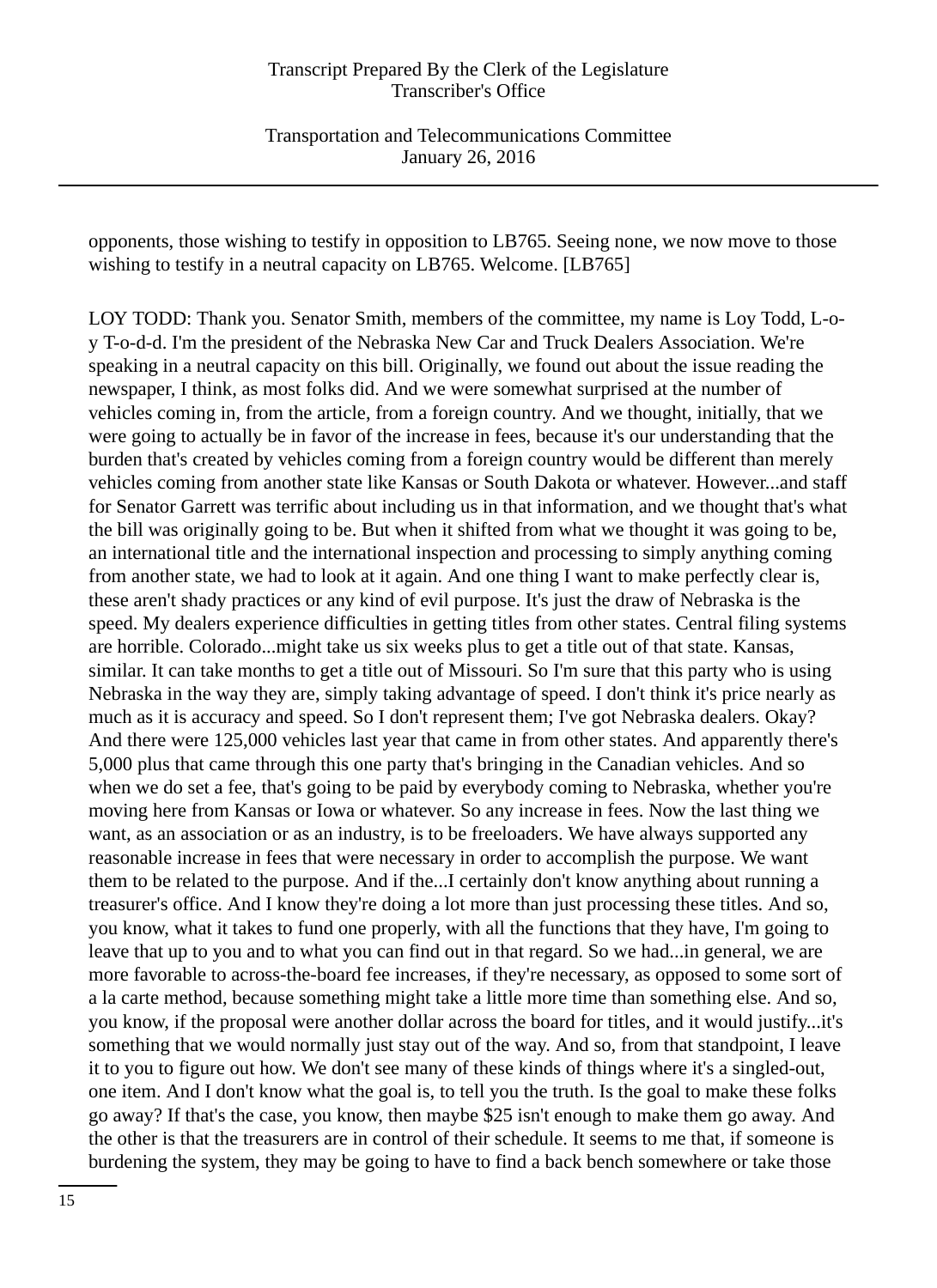Transportation and Telecommunications Committee January 26, 2016

last or as they can be fitted in. However, they can handle it; that's up to them. I just want you to know that when a Kansas resident comes to Nebraska, or when a vehicle comes into from Nebraska, when my dealer goes to an auction in Kansas City or to Denver or to Houston or wherever and brings in a vehicle, we've usually got a foreign title to deal with. It's going to be inspected in Nebraska, and there's going to be a Nebraska title issued eventually. Either the dealer can absorb that and pay that expense and add it to the price of the car and pass on now a Nebraska title, or can simply pass on the title from a foreign state. And then what you'll have is the consumer having to go to the courthouse and having that inspection done. And the only other thing...two things I'll share with you. One is that on this process that we're talking about now, the Nebraska State Patrol gets a \$10 fee, also, for processing that title after it comes from the other state. So the State Patrol in Massachusetts or whatever, or D.C. or wherever the vehicle is coming from, looks over that vehicle, charges whatever they charge. Nebraska State Patrol then gets that paperwork and processes it. They get a \$10 fee. And then it goes to the county, wherever the vehicle is going to end up being titled and registered. And the last thing I'm simply going to say is, occasionally there are movements to attach fees to motor vehicles. We have absolutely no position whatsoever regarding the brain injury fund. We're not going to discuss the merits or anything about that. It is not our issue, and it's simply that we already have at least the fourth highest motor vehicle taxes in the nation. Some surveys we run...we have the second highest. There are infinite numbers of fantastically good causes that could be assisted in funding through fees to various products and services. And it's always concerning to us that motor vehicles are looked at in that regard. And so, from that standpoint, we remain neutral. We would...if there is a reasonable fee increase necessary, we certainly will not object to that. But of the 125,000 who moved...or vehicles that came to Nebraska from someplace else, there all going to be increased as a result of these 5,000. And so whatever you can figure out to help with that cause, we certainly will try to be cooperative with. Thank you. [LB765]

SENATOR SMITH: Thank you, Mr. Todd. Questions. Senator Brasch. [LB765]

SENATOR BRASCH: Thank you, Chairman Smith. And thank you, Mr. Todd. So just to be clear again, Nebraskans, when they are...or someone buying a vehicle on a lot here in Nebraska, will this fee increase affect them? Are you saying that it's going to? [LB765]

LOY TODD: If that vehicle is one that came from another state or from a foreign country, then it will. So any vehicle that has a title from somewhere other than Nebraska will end up paying this additional amount for that vehicle. [LB765]

SENATOR BRASCH: They will pay the \$25 fee. [LB765]

LOY TODD: Yes, yes. [LB765]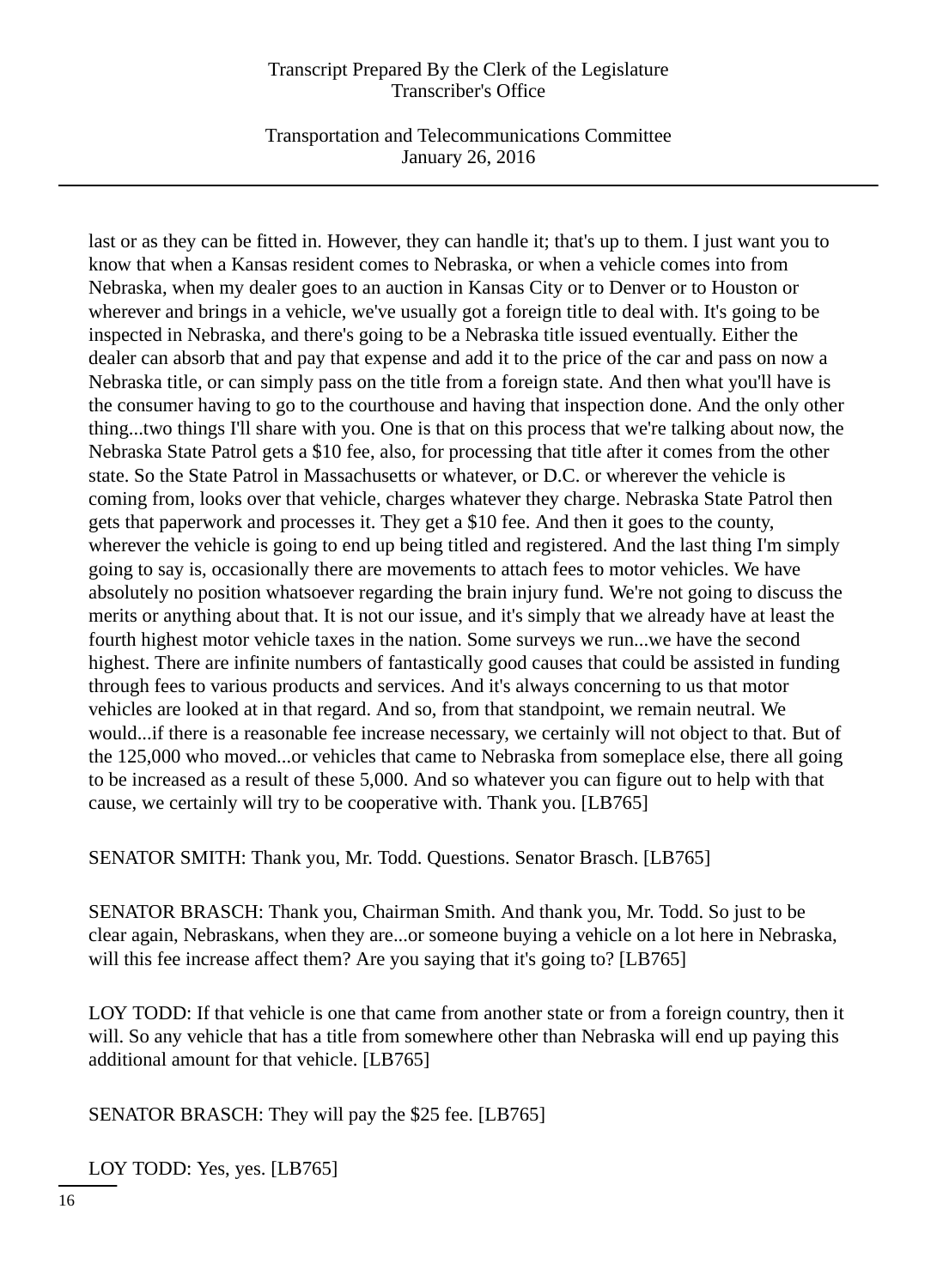SENATOR BRASCH: Because the car...we don't manufacture cars in Nebraska. They all come from Detroit or somewhere else. I don't quite... [LB765]

LOY TODD: Okay. If it's a used car, it has a title. [LB765]

SENATOR BRASCH: Okay. [LB765]

LOY TODD: If it's a new vehicle, a new manufactured vehicle... [LB765]

SENATOR BRASCH: Okay. [LB765]

LOY TODD: ...it won't have a title; it has a certificate of origin or a statement of origin. And then it will eventually get a Nebraska title. That is not what this bill is about. This bill is about used vehicles. [LB765]

SENATOR BRASCH: Used vehicles. [LB765]

LOY TODD: And a vehicle that has a title and has already been issued a title from somewhere other than Nebraska, wherever it came from, wherever it was last registered. And so it could be... [LB765]

SENATOR BRASCH: And currently they're only paying \$10 for that. [LB765]

LOY TODD: They're paying \$10 for the title portion of that. [LB765]

SENATOR BRASCH: The title part. [LB765]

LOY TODD: They have other fees associated, such as... [LB765]

SENATOR BRASCH: Right. But instead of \$10, they will \$25. [LB765]

LOY TODD: That's correct. [LB765]

SENATOR BRASCH: Okay. That is important to know. So I have no other questions. Thank you. [LB765]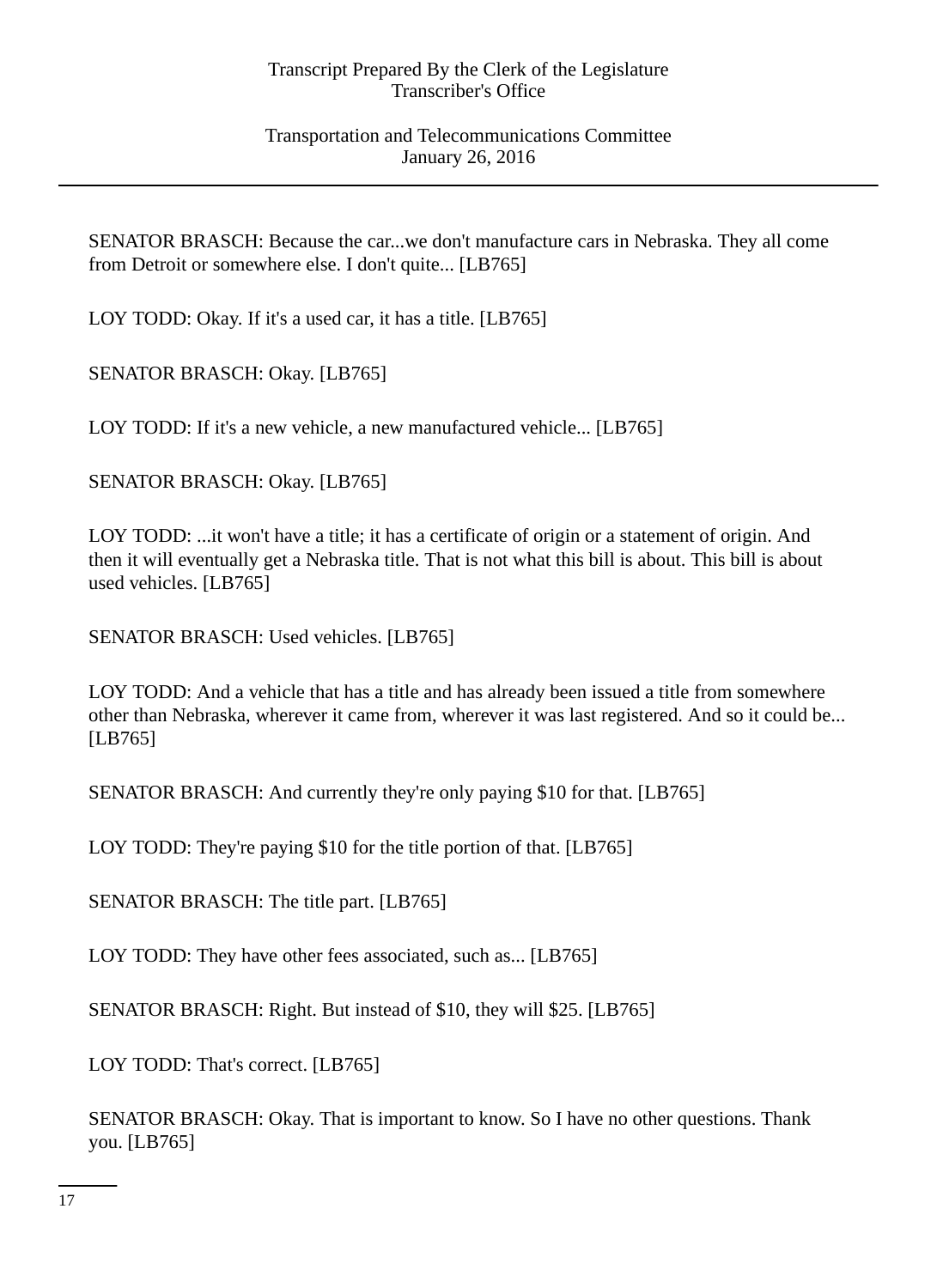SENATOR SMITH: Additional questions from the committee? I see none. Thank you, Mr. Todd. [LB765]

LOY TODD: Thank you. [LB765]

SENATOR SMITH: Others wishing to testify in a neutral capacity on LB765? Seeing none, that concludes our hearing today on LB765. Oh, I'm sorry; I'm sorry. Senator Garrett, I know you want to close. I was in a rush; I don't know what I was thinking. [LB765]

SENATOR GARRETT: Thank you. Yeah, I'd like the opportunity to close. Thank you, Chairman Smith. And Senator Brasch, you raised some good questions. These are the same kinds of questions that we raised when Andy Stebbing originally brought this to us. And, you know, we thought if we raised the price, are they still going to come? And the answer we got from Andy and from the Sarpy Country treasurer, was that, in fact, and it was mentioned earlier, we process titles so much quicker in Nebraska than these other states. I mean, it's waiting six weeks to process a title. Our guys are turning them around really quickly here and so, from a lot of different perspectives is, we don't want to turn these guys away. But certainly they should have to pay. And so \$25 was the fee that they thought would adequately cover that and be able for us to do some other things, as well. Senator Bolz came to our office when she found out we had this bill and threw out that traumatic brain injury idea to us. And Senator Bloomfield also has a bill that would, because of his motorcycle helmet thing, help fund that traumatic brain injury. And it is a real issue. Nebraskans buying vehicles from new car dealers, from the Woodhouse Auto group or whoever it might be...I don't mean to drop names...buying a new car in Nebraska, they're going to pay \$10. It's not going to change. That fee hadn't changed in 27 years; we're going to keep it the same. But if the vehicle came from...if they brought it in from Colorado...if you go across the river in Iowa and purchase the vehicle, you'll pay the \$25 titling fee. But... [LB765]

SENATOR BRASCH: And we are talking about used vehicles, though, is what was clarified. So we will see that increase, correct? [LB765]

SENATOR GARRETT: Yes, yes. [LB765]

SENATOR BRASCH: All right, we will see it. It's not just the people in Massachusetts or somewhere else, but... [LB765]

SENATOR GARRETT: If you're buying it... [LB765]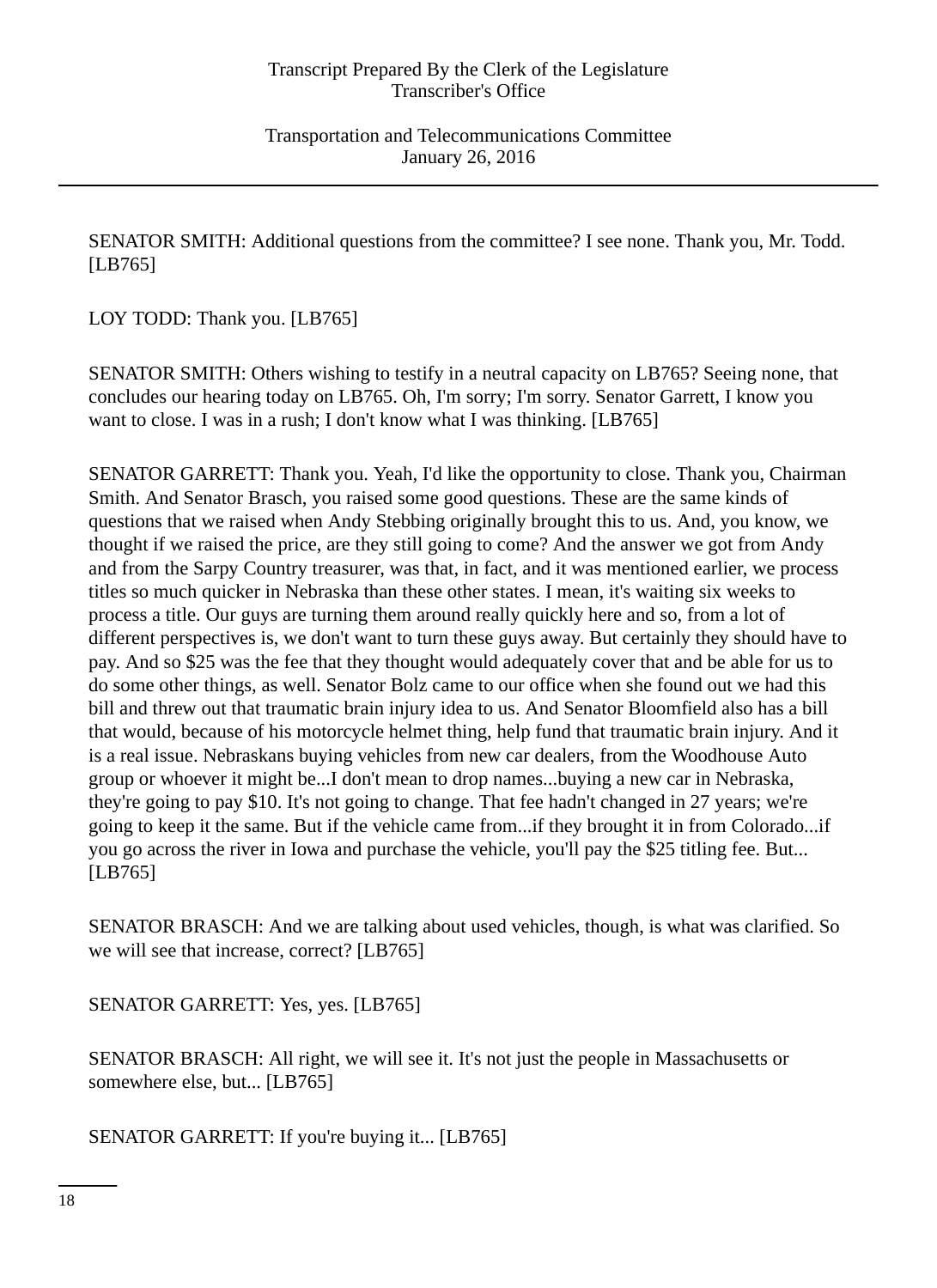Transportation and Telecommunications Committee January 26, 2016

SENATOR BRASCH: But if I were to go buy a car today, and it came from Kansas... [LB765]

SENATOR GARRETT: If they picked it up at an auction in Kansas, then yes, it would be. But if it's in a new car sitting on the lot of a dealer that they got from the manufacturer, you're still just going to be paying \$10. So it's a good bill. It's going to generate some revenue for us to do some other things. And, obviously, the counties have been inundated with these title requests. And again, they're not opposed to doing them, but it should be able to cover their costs. And it might actually help us, them to bring a couple of additional people on. And nothing wrong with employment, either. [LB765]

SENATOR BRASCH: Is there a way to change this bill, that if those wheels are wheels down on Nebraskan soil, that it's not the \$25 fee? That's, and I believe Mr. Todd made a very good point. One of the most major complaints I hear is about the cost of motor vehicles, to buy one in Nebraska. Can you bring that cost down? I've heard it over and over. And now we're going to bump them up. Most people do buy used cars. I mean, many do. [LB765]

SENATOR GARRETT: I remember when we moved here, the sales tax and the yearly tax, I think that's what's really, I think most people complain... [LB765]

SENATOR BRASCH: Because we're talking 100,000 vehicles that Mr. Todd brought into this picture, right here. That's 100,000 of your neighbors. [LB765]

SENATOR GARRETT: I think it's the tax on those vehicles that most of our citizens are complaining about. Certainly we haven't increased the fee for titling in 27 years. That's pretty amazing, when you think about it. And we are keeping that fee again the same for in-state purchases. [LB765]

SENATOR BRASCH: I have no other questions. [LB765]

SENATOR SMITH: Additional questions? I see none. Thank you, Senator Garrett. [LB765]

SENATOR GARRETT: Thank you, Chairman Smith. [LB765]

SENATOR SMITH: And that concludes our hearing on LB765. [LB765]

SENATOR BRASCH: We will now proceed to the next legislative bill on the agenda, LB946. And Chairman Smith will introduce LB946. Welcome, Senator Smith. [LB946]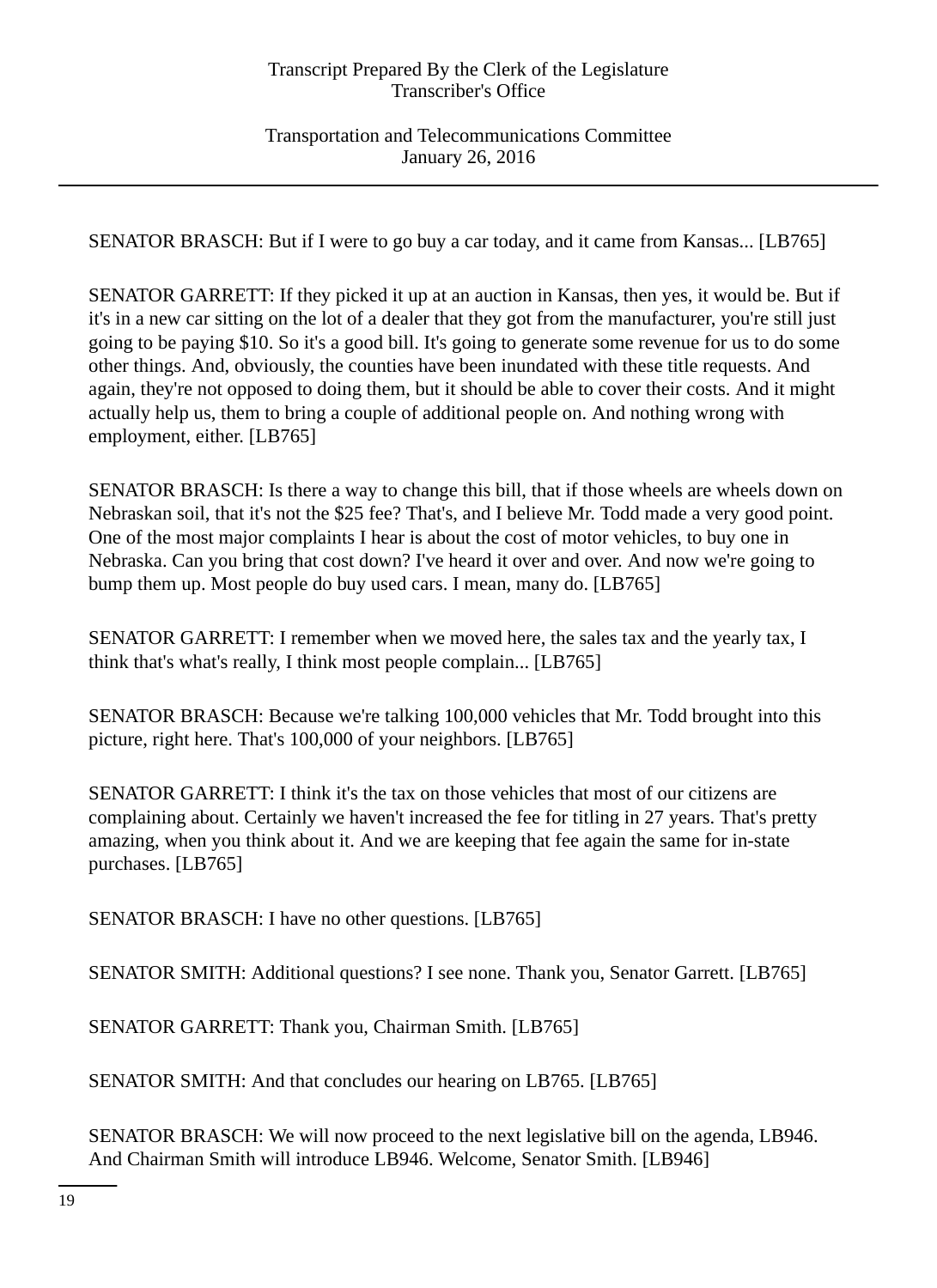Transportation and Telecommunications Committee January 26, 2016

SENATOR SMITH: Thank you, Senator Brasch and members of the Transportation and Telecommunications Committee. For the record, I am Jim Smith, J-i-m S-m-i-t-h, and I represent the 14th Legislative District in Sarpy County. I am here today to introduce LB946. This bill became necessary with a recent Supreme Court ruling that could make our Nebraska Motor Vehicle Industry Licensing Board vulnerable to antitrust litigation. In a February decision just last year, the United States Supreme Court ruled, in North Carolina, Board of Dental Examiners versus the FTC, that state action antitrust immunity does not necessarily apply to a regulatory body controlled by active members of a profession or a trade. Under federal antitrust law, when a state acts as the sovereign in imposing anticompetitive restraints on an industry, the state is provided immunity from antitrust litigation. The court in North Carolina ruled that this immunity does not apply to a regulatory body controlled by active market participants unless the body is subject to state supervision and any regulation or action is a clear expression of state policy. And I want to repeat that portion, because that's the underlying reason for this. Unless the body is subject to state supervision and any regulation or action is a clear expression of state policy. The Nebraska Motor Vehicle Industry Licensing Board has the statutory duty to oversee and regulate motor vehicle and trailer dealers. The board is composed of active members of the profession, including vehicle dealers and manufacturers. The director of the Nebraska Department of Motor Vehicles serves as the ex officio member and the chairperson of the committee. In order to protect the members of the board from possible antitrust litigation, LB946 simply provides more state supervision and, thus, immunity by requiring the director of DMV to review, modify, alter, approve, or reject any action of the board. LB946 does not change the duties of the board itself nor its makeup, but does ensure state supervision in order to provide for antitrust immunity. That's all there is to this bill, and I encourage you to advance LB946 to General File. Thank you. [LB946]

SENATOR BRASCH: Thank you, Chairman Smith. Are there any questions from the committee? Seeing none, are there any proponents that would like to testify? Please come forward. Welcome. Please say and spell your name. [LB946]

SCOTT DAVIS: My name is Scott Davis, S-c-o-t-t D-a-v-i-s. I'm a lawyer here in Lincoln with the Baylor Evnen Law Firm, and I am legal counsel to the Motor Vehicle Industry Licensing Board. I want to thank Senator Smith for his very concise explanation of the needs for LB946. On a happy note, we should all appreciate the fact that the licensing board doesn't use any taxpayer money. It is exclusively funded by licensing fees collected from the industry, from salespersons, dealers, and manufacturers. But when it comes to liability, the liability is still that of the state. And, therefore, any risk assessment that you look at needs to consider the changes the U.S. Supreme Court visited upon us by changing the sovereign immunity rule that had previously existed. LB946 is a fix-it bill. It gives the executive branch an "adirect" supervisory guidance role. It puts in place the type of control that we believe the U.S. Supreme Court requires in order to maintain the status quo of antitrust immunity for board members and the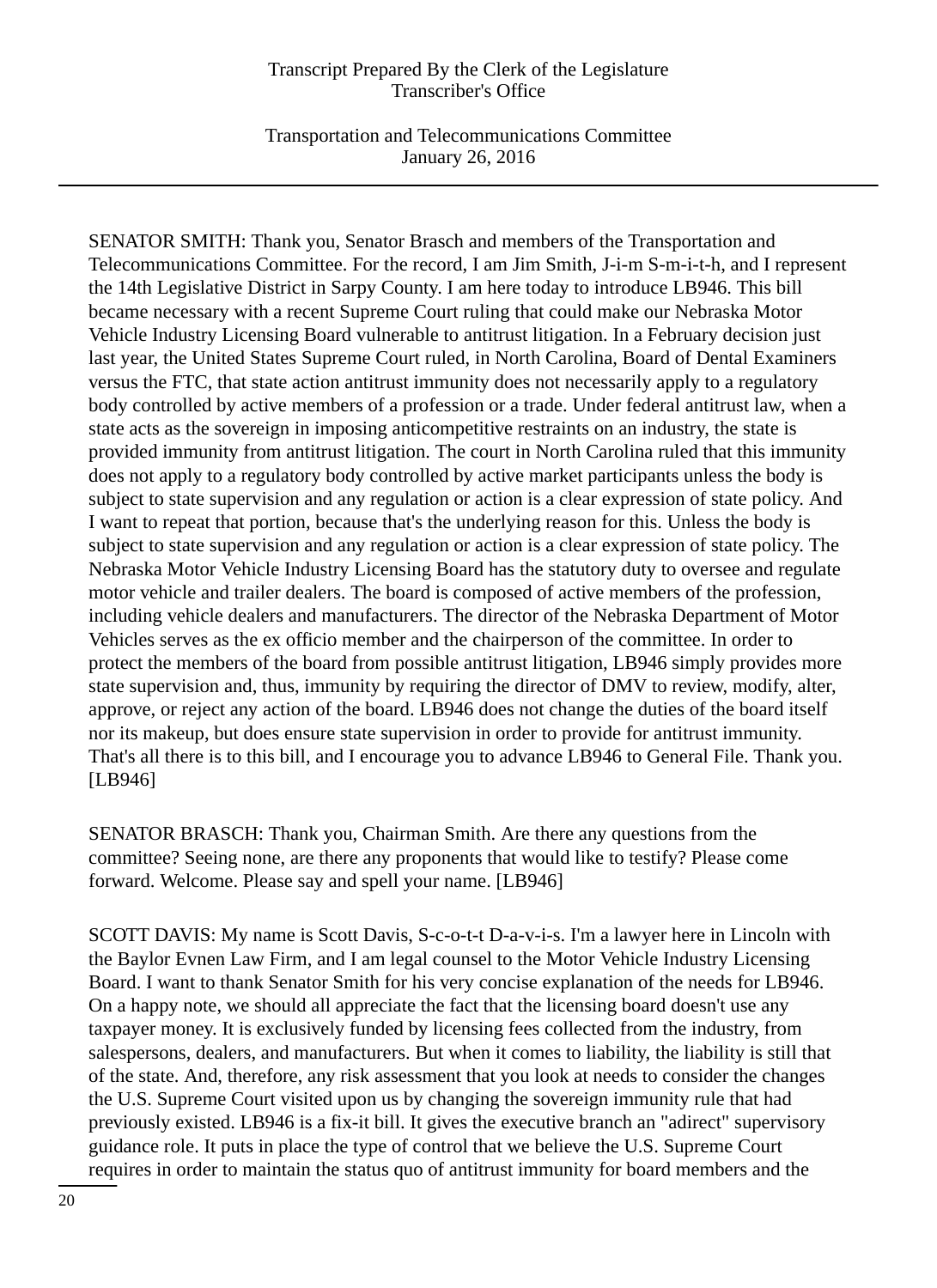Transportation and Telecommunications Committee January 26, 2016

state. Under the circumstances, we hope the board understands and appreciates...all we're really seeking is the status quo to return to the norm and to do the things that the U.S. Supreme Court said were necessary in order for us to enjoy the same immunity. So the board members can carry out their duties and, with a little extra burden for Rhonda Lahm, as the director, to take the time to review and approve or veto, but exercise that direct supervision that's necessary to confirm the grant of immunity. If you all have any questions, please make them about my size. Thank you. [LB946]

SENATOR BRASCH: Thank you, Mr. Davis. Are there any questions from the committee? [LB946]

SCOTT DAVIS: Thank you. [LB946]

SENATOR SEILER: Excuse me. [LB946]

SENATOR BRASCH: Oh. [LB946]

SENATOR SEILER: Scott, I have one. [LB946]

SCOTT DAVIS: Yes, Senator Seiler. [LB946]

SENATOR SEILER: If the director, acting as your board chairman, can review the action, modify it, alter it, approve or reject the board's action, what functions does the board really have, then? [LB946]

SCOTT DAVIS: In those circumstances where there is no question about market activity by competitors, where it's simply enforcement of the advertising code, imposition of penalties for misuse of dealer plates, or other administrative actions, I don't believe that the review and extra supervisory authority would be essential. But in cases where, for example, a manufacturer sought to terminate a dealer, and the dealer opposed having any other member on the board who was also a peer member of the group, then, under antitrust principles, if they were both in Omaha, then the dealer who is being terminated might very well object to an Omaha dealer being on the board and voting. We don't want anyone to feel that they are going to be put at risk for voting their conscience, as a board member. We think that the sovereign immunity doctrine makes it possible for us to draw upon the peer group throughout the industry, so we get the best people we can who have been willing to put their peers to the highest possible standard. And that is the reason, I think, Rhonda will have some extra work, but only in those circumstances that trigger this rule. [LB946]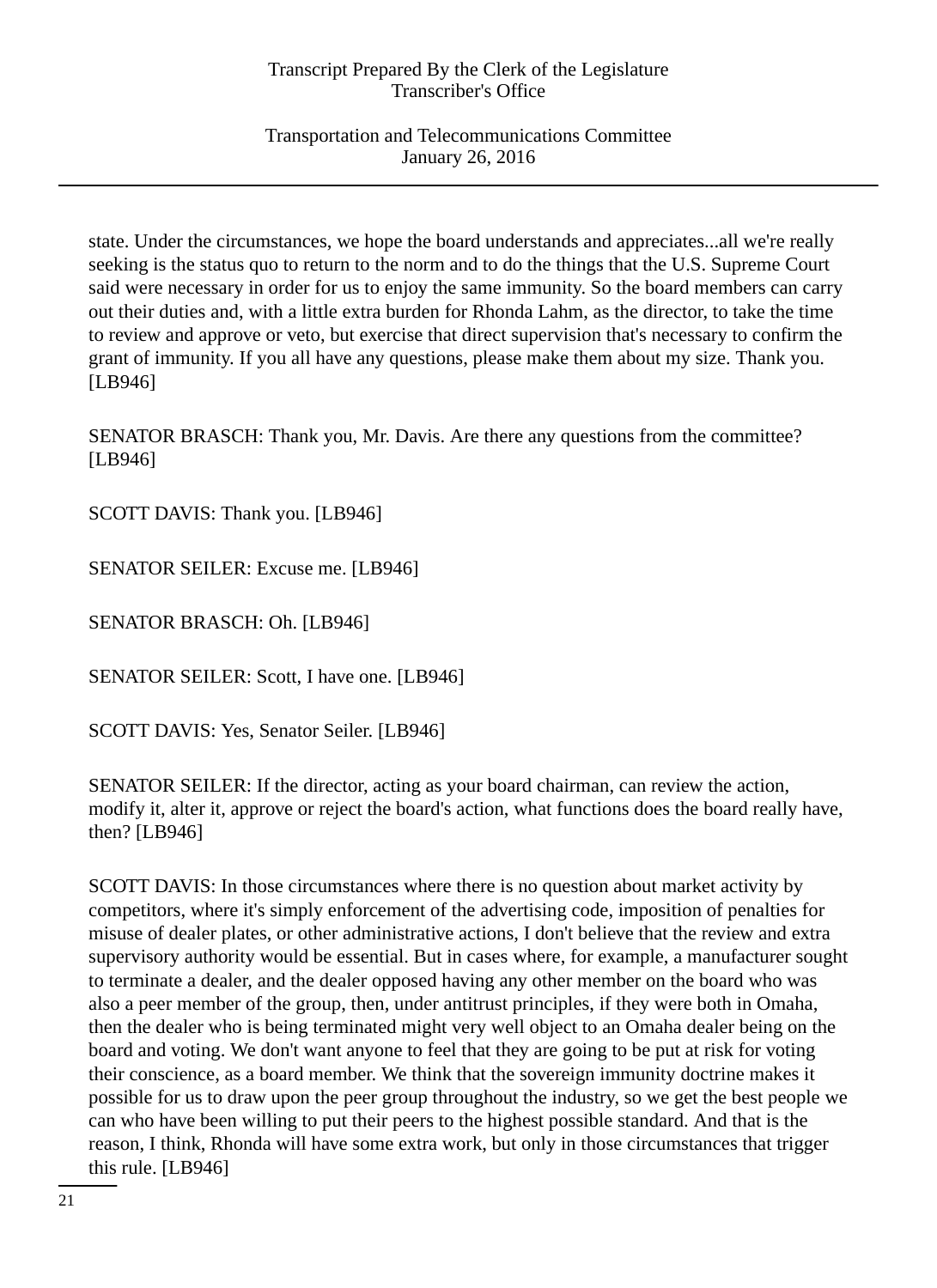SENATOR SEILER: Okay, thank you. [LB946]

SCOTT DAVIS: Does that help? [LB946]

SENATOR SEILER: Yes. [LB946]

SCOTT DAVIS: Thank you. Anything else? [LB946]

SENATOR BRASCH: Any other questions from the committee? I see none. Are there any other proponents? Please come forward. Welcome. [LB946]

LOY TODD: Senator Brasch, members of the committee, I'm Loy Todd, L-o-y T-o-d-d, president of the Nebraska New Car and Truck Dealers Association, speaking in favor of this legislation. When the Supreme Court case in question came down, it caused everyone in the country to take a look at these boards and commissions, those kinds of things, and make sure that we are in compliance. And we're happy to see that we were able to get Senator Smith to step up and help preserve this very, very efficient and worthy regulatory body. The real benefit of having a board made up of dealers, manufacturers, and consumer representatives is to have that expertise available and also that mix of decision makers in order to regulate our industry. Various states do it differently. Some actually have the Secretary of State regulate dealers. Some have the attorney general's office. There's quite a variety. It's not unusual to have a licensing board such as ours. And it is one of the best and most efficient ways. It's really hard to complain about being regulated by your peers, when they've held to the standards you are. And so we do appreciate this as a quick fix. The courts clearly told us how to address this and how to fix it, and we'd appreciate your support in doing so. [LB946]

SENATOR BRASCH: Thank you, Mr. Todd. Any questions from the committee? I see none. Any other proponents? [LB946]

LOY TODD: Thank you. [LB946]

SENATOR BRASCH: (Exhibit 1) Thank you. We have a letter in support from Rhonda Lahm, on behalf of the Department of Motor Vehicles, to be entered into the record. Opponents. Anyone in neutral? Seeing there are none, Senator Smith will waive closing. Thank you. And that does conclude LB946. [LB946]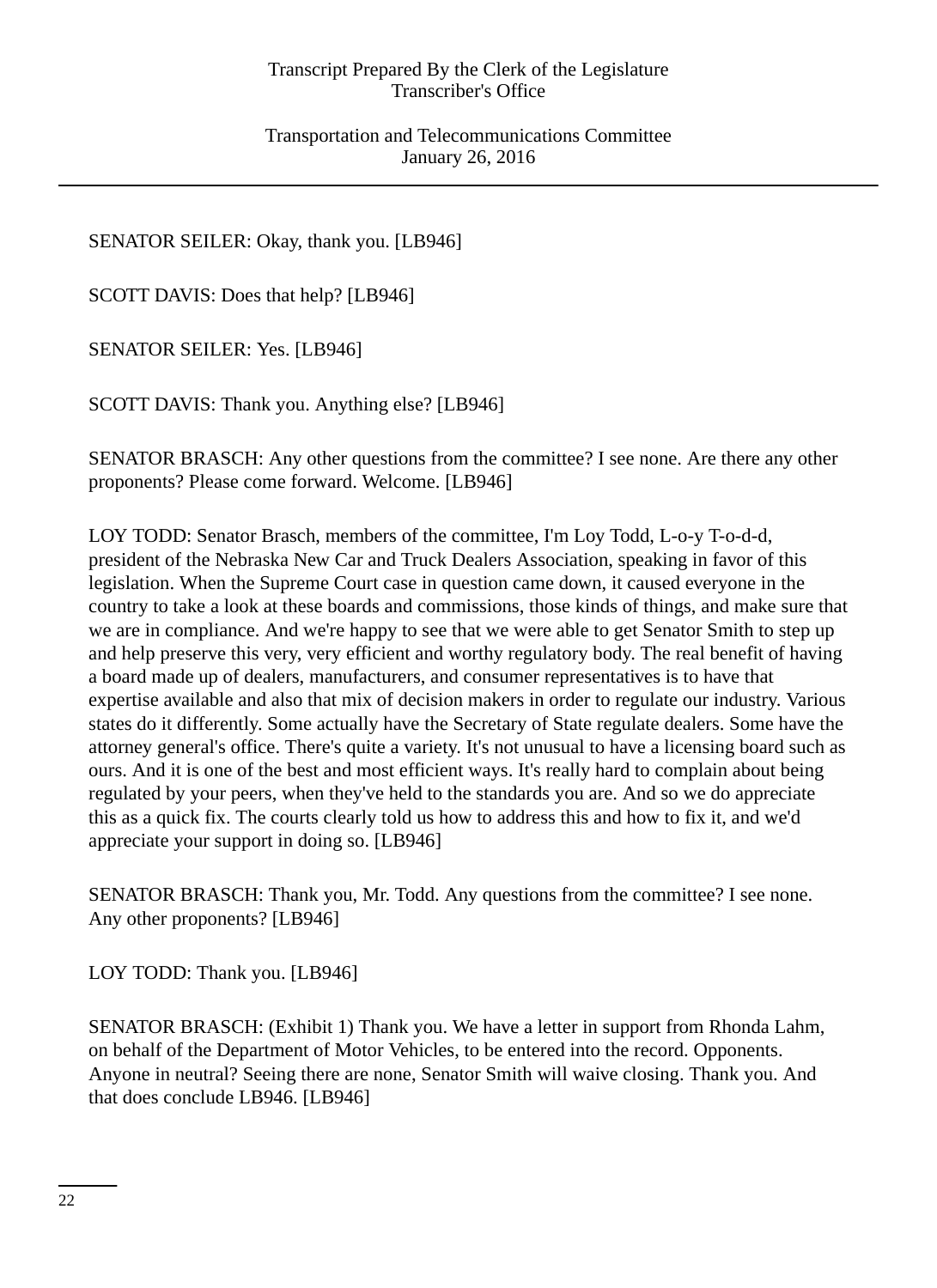Transportation and Telecommunications Committee January 26, 2016

SENATOR SMITH: Thank you, Senator Brasch, for covering LB946. And we now move to LB918, that will be introduced by Senator Murante. The bill will provide for the redistribution of motor vehicle taxes, as prescribed. Welcome, Senator Murante. [LB918]

SENATOR MURANTE: Thank you, Chairman Smith, members of the Transportation and Telecommunications Committee. My name is John Murante, J-o-h-n M-u-r-a-n-t-e. I'm the state senator for District 49, which includes Gretna and northwest Sarpy County. I'm here today to introduce LB918, on behalf of the Department of Motor Vehicles. The vehicle title and registration system was developed in the late 1980s and deployed in the early 1990s. And the technology currently does not meet today's business needs. The Department of Motor Vehicles completed a business plan for modernization of the system in October of 2013. In 2014, the Nebraska State Legislature passed LB905 and LB906, which created the Vehicle Title and Registration (System) Replacement and Maintenance (Cash) Fund and transferred \$12.5 million from the DMV Cash Fund to that fund as seed money for the project. In the 2015 Legislative Session, this Legislature enacted legislation to assist with the obtaining of uniform data in preparation for moving to a new system. In 2015, the system brought in over \$650 million, most of which goes to the political subdivisions in the state. It completes over 3 million transactions every year. And the estimated cost to replace that system is \$24 million. LB918 is intended to provide the funding mechanism to complete the project and for ongoing maintenance. What the bill provides is that 1 percent of the total amount of motor vehicle tax collected will be deposited into the Vehicle Title and Registration System Replacement and Maintenance Fund. Current law provides that 1 percent of the motor vehicle tax collected be retained by the respective county as their fee for collecting it. LB918 also provides that the money the DMV may receive from participation in data security programs be deposited into the same fund. This year's budget bill proposes to transfer another \$5 million from the cash funds to the Replacement and Maintenance Fund. The 1 percent motor vehicle tax that we're talking about equates to approximately \$2.3 million. So at least that was for last year. And a current breakdown of the tax structure is that 1 percent goes to counties. And the remaining 99 percent: 22 percent goes to counties, 60 percent goes to the school districts, and 18 percent goes to the city, the village or county are split, depending on the size of the city. So I think this is an important piece of legislation that will help fund the program. It is a program that is utilized by our political subdivisions. So I believe that the remaining 98 percent that goes down, I think this is a good use of funds. It's for a system that is utilized across the state of Nebraska. I know Director Lahm is here to answer any questions that you may have. But I would also be happy to answer any questions that you may have. Thank you very much. [LB918]

SENATOR SMITH: Thank you, Senator Murante. Senator Seiler. [LB918]

SENATOR SEILER: I'd like to clarify one thing, because the numbers don't seem to add up. Your 1 percent is taken off the top. [LB918]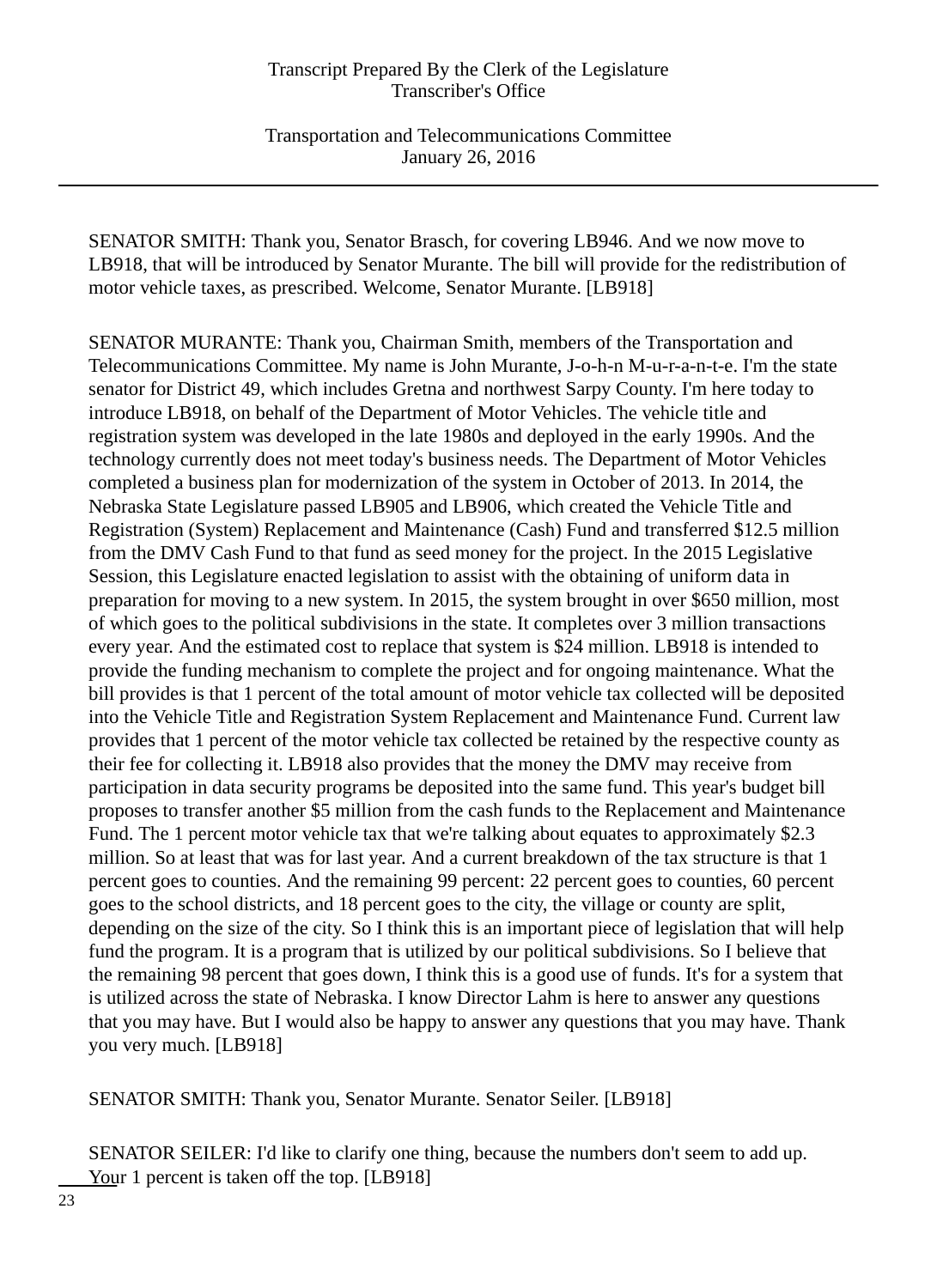SENATOR MURANTE: Right. [LB918]

SENATOR SEILER: And then you divided 60, 22, and 18. [LB918]

SENATOR MURANTE: Right. The remainder of... [LB918]

SENATOR SEILER: That's not quite the way you did it in your oral. [LB918]

SENATOR MURANTE: The remaining 99 percent is split that way. [LB918]

SENATOR SEILER: That's what I thought. That clarifies it; thank you. [LB918]

SENATOR SMITH: Additional questions from the committee? I see none. Thank you, Senator Murante. We now invite proponents, those wishing to testify in support of LB918. Welcome. [LB918]

RHONDA LAHM: (Exhibit 1) Thank you. Good afternoon, Chairman Smith and members of the Transportation and Telecommunications Committee. I'm Rhonda Lahm, R-h-o-n-d-a L-a-hm, director for the Department of Motor Vehicles. I'm appearing before you today to offer testimony and support of LB918. I'd like to thank Senator Murante for introducing LB918 on behalf of the DMV. LB918 is another step to building a new VTR system in Nebraska. VTR is short for Vehicle and Title Registration. It is the electronic system the DMV and county treasurers use to collect title fees, lien fees, motor vehicle fees, motor vehicle taxes, registration fees, wheel taxes, and sales tax on vehicles as they're registered. The current system, built in 1980s computer technology, collected over \$650 million last year and allows for the money collected to be properly distributed to many government subdivisions, as provided in statute. It's a complicated system. It collects fees, taxes of various kinds on behalf of the state and, also, on behalf of local government, This partnership between the state and local governments has served the citizens well. Local government, primarily county treasurers, collect the vehicle fees and taxes. In return, the VTR system is the mechanism used for local governments to collect taxes and fees imposed by those local governments, such as local sales tax and wheel tax. In 2015, the system collected \$74,833,547 for local government entities. To provide a range for counties, it collected \$30,959,908 in Douglas County...of that, \$11,558,390 for wheel tax in the city of Omaha. In Hooker County, on the opposite end of the spectrum for population, it collected \$8,603 for local taxes. The process to modernize the VTR system has been in the works for several years. In 2013, the department completed the business case for the replacement. Since then, legislative action has created the vehicle VTR (System) Replacement and Maintenance Fund and transferred monies from the DMV cash funds to that fund. The budget bill before the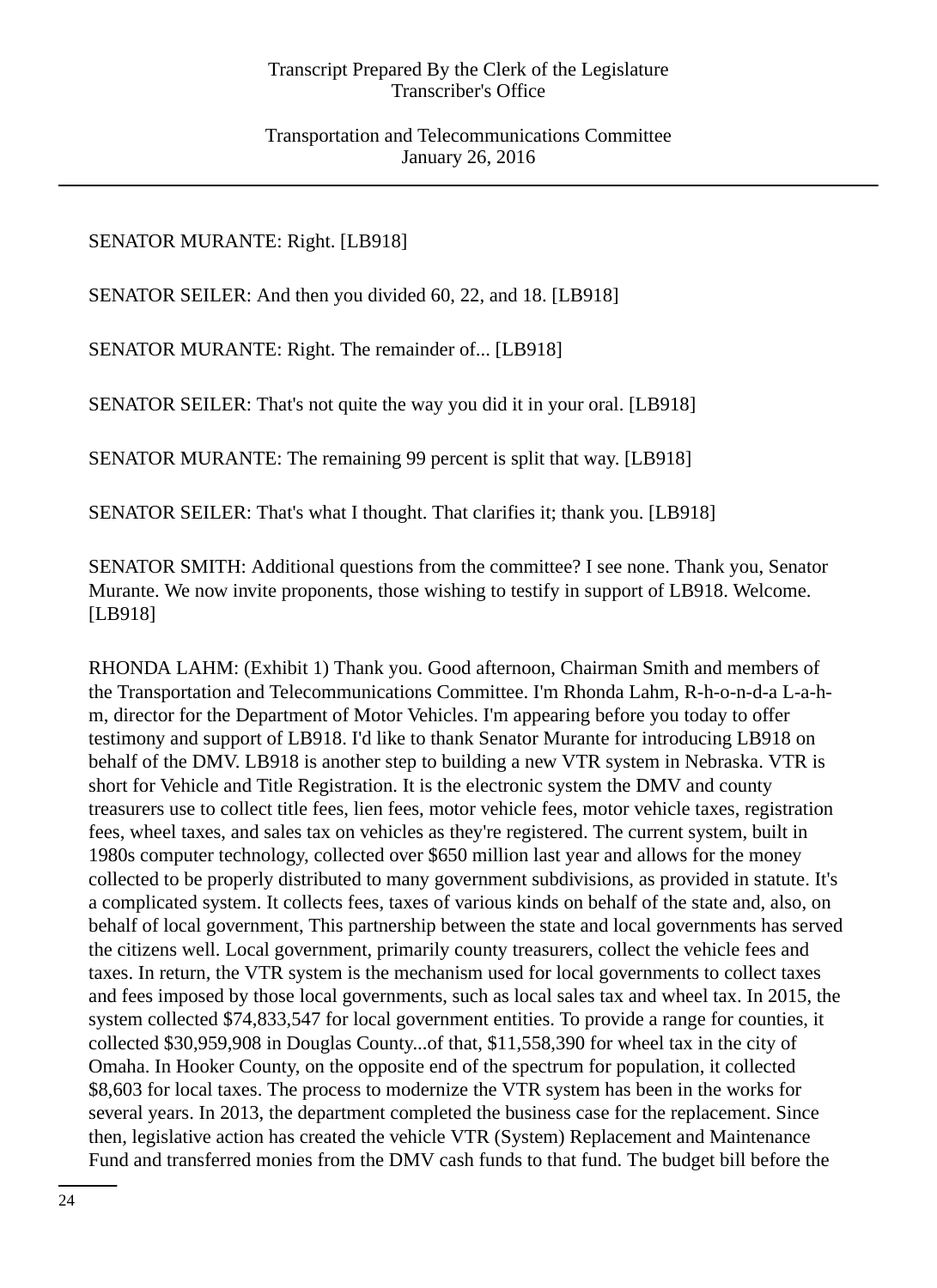Transportation and Telecommunications Committee January 26, 2016

Legislature this year would transfer an addition \$5 million to the DMV Cash Fund for a total of \$18 million from the DMV. The estimated cost of the project at \$24 million, you can see the DMV has invested 75 percent of the cost of the system from their funds. LB918 changes statute by transferring 1 percent of the money collected for motor vehicle taxes annually to the Vehicle Title and Registration System Maintenance Fund. This fund is administered by the DMV. The DMV explored many funding options. The provisions of LB918 use the capacity of the current system to fund a replacement without increasing taxes or fees paid by the vehicle owners. The provisions of LB918 provide a mechanism for the needed funding to complete the project and provide monies for ongoing maintenance of the system. Under LB918, the DMV will acquire 1 percent of the motor vehicle tax proceeds, the same amount as the counties now acquire, to pay for and maintain the new system. Local school districts, cities, counties, and villages will divide the remaining percent of the motor vehicle taxes collected instead of the 99 percent, under the current law. Past years have shown a steady increase in the amount of motor vehicle taxes collected in Nebraska. The 1 percent to be allocated to the VTR maintenance fund is less than the annual increase over the past several years in motor vehicle taxes collected. Because of this, the amount of motor vehicle taxes distributed to other subdivisions of government should not decrease because of the allocation to the VTR fund, but growth may be slightly less. LB918 affects only motor vehicle taxes. Title fees, lien fees, motor vehicle fees, wheel taxes, sales taxes, and registration fees, which are also collected by the VTR, will not be affected by this bill. The second funding provision outlined in LB918 amends statute to allow DMV to collect monies from participating in three small electronic data security programs. These monies would also be credited to the VTR maintenance replacement fund. The Vehicle Title and Registration System modernization project has been deemed a Tier One project by the Nebraska Information Technology Commission, meaning it is critical to the functioning of state government and/or the agency. Every year, Nebraska's current VTR system ages. Each year, we have new legislation in place that adds additional demands on our system so we can serve the citizens. In order to move the project forward and provide for maintenance of a modernized system, which will serve Nebraskans for many years, a funding source is needed. LB918 provides sufficient funding in a manner that has no direct impact on vehicle owners and minimal impact on other subdivisions of government. I urge you to move LB918 to the floor for further consideration. I'd be happy to answer any questions you have. And thank you so much for your time today. [LB918]

SENATOR SMITH: Thank you, Director Lahm. Do we have questions? Senator Brasch. [LB918]

SENATOR BRASCH: Thank you, Chairman Smith. And thank you, Director Lahm. I have a few questions that are looming for one... [LB918]

RHONDA LAHM: Sure. [LB918]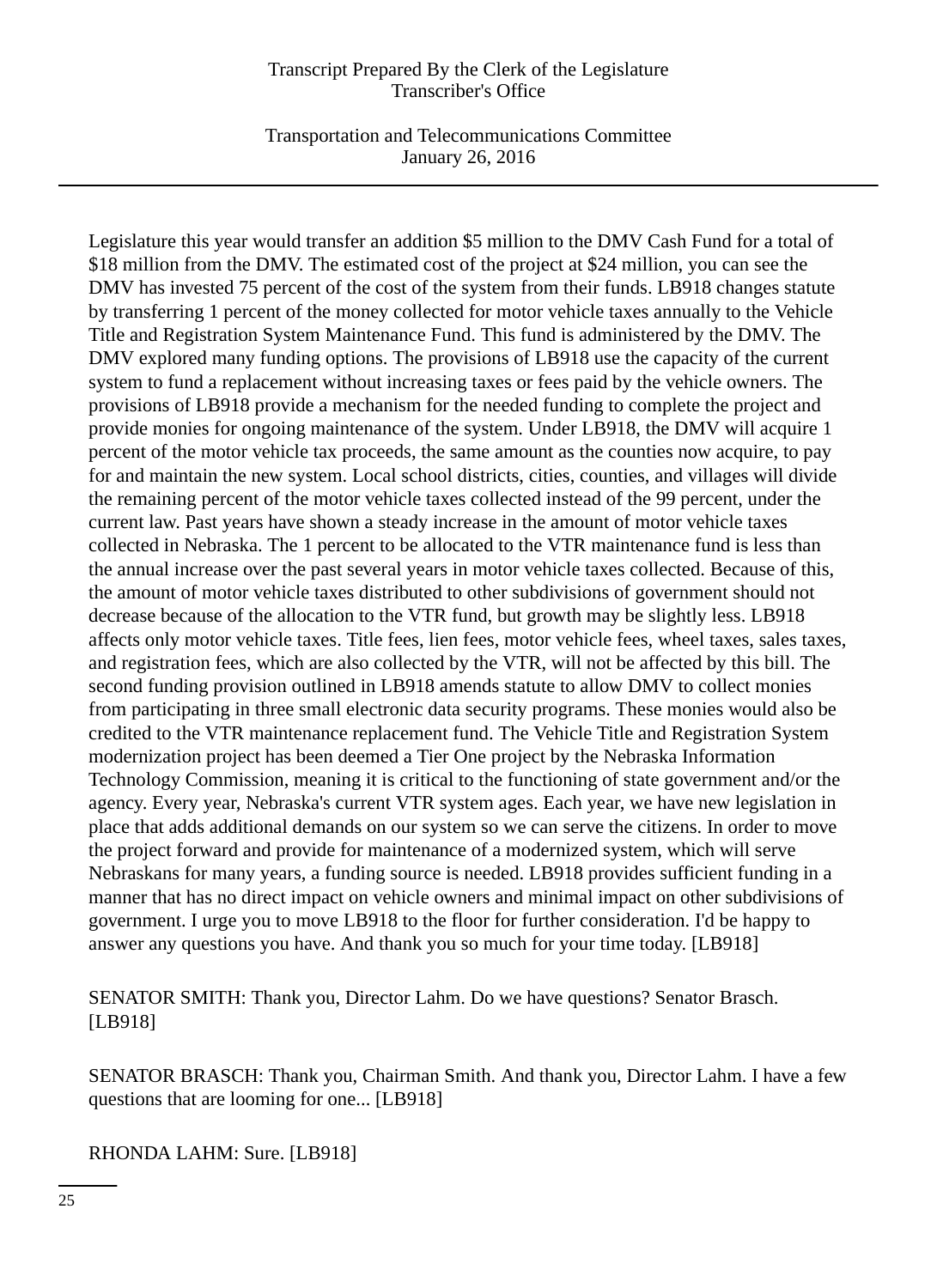SENATOR BRASCH: And you have a technology background. I believe you've told us that in the past. [LB918]

RHONDA LAHM: Well, some degree. [LB918]

SENATOR BRASCH: Some, okay. [LB918]

RHONDA LAHM: I would not consider myself an expert in technology. [LB918]

SENATOR BRASCH: All right. When I'm reading what you're reading to us, you're talking about the cost to update the VTR system is at \$24 million. Is that correct? [LB918]

RHONDA LAHM: That's what we...that's our best guesstimate, based on what other states have paid to get theirs modernized. [LB918]

SENATOR BRASCH: And I guess I'm very curious and would love to know, is that hardware, software? That seems like a... [LB918]

RHONDA LAHM: It's... [LB918]

SENATOR BRASCH: And compared to other states, we're not a high-population state. [LB918]

RHONDA LAHM: Right. The cost of the system varies depending on different functions. One of the things that impacts the cost is the number of different business processes that you ask it to do. In Nebraska... [LB918]

SENATOR BRASCH: And that's programming, correct? [LB918]

RHONDA LAHM: Yeah, that would be programming... [LB918]

SENATOR BRASCH: That would be a part of the program. [LB918]

RHONDA LAHM: ...each for a separate "processee." Right now, we're in the process of identifying all those. But in states that have done it before, the number of processes have ranged from 350 to 600, depending on the state, because Nebraska's VTR system does so many things other than just register vehicles. It has all the other funds it goes to: EMS, Recreation Road Fund,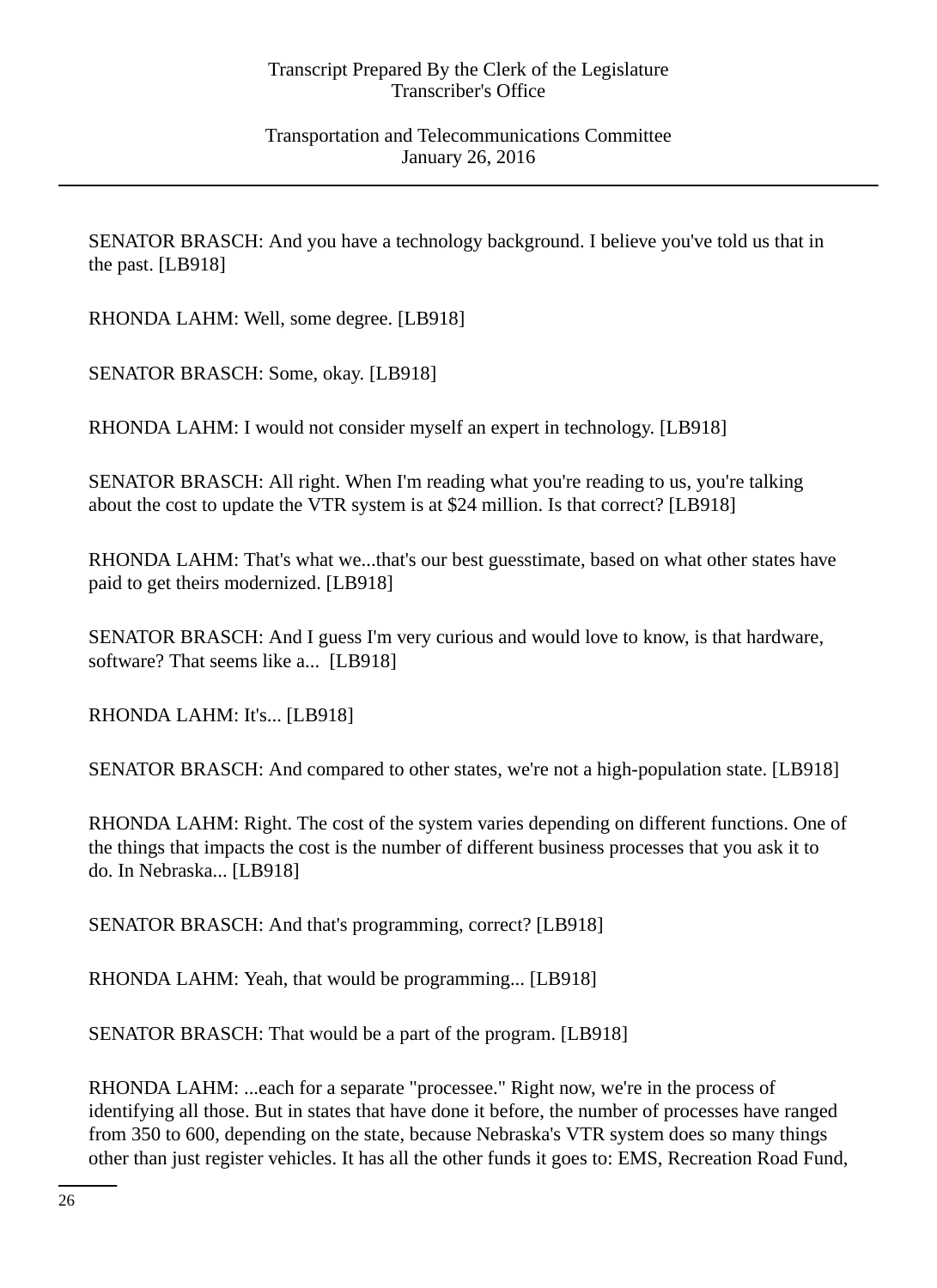Transportation and Telecommunications Committee January 26, 2016

the local fees, the local taxes, wheel taxes. All those pieces are separate processes. So those impact the cost of the system. So that's one of the things that impacts it. Numbers of transactions impacts it, although to a lot smaller degree. The infrastructure it sits on...the amount that we have to have, because we have 93 counties. And for a state our size, 93 counties is quite a few counties. [LB918]

SENATOR BRASCH: Um-hum. [LB918]

RHONDA LAHM: That impacts it as well, because then you have the hardware replicated in a lot more places. So many things impact the cost and depend on...but based on what other states have done, that's our best guesstimate. But the fee is for everything. It's the hardware; it's the software. It's the entire system. [LB918]

SENATOR BRASCH: And how many vendors are there that are capable of performing this? Yeah, it... [LB918]

RHONDA LAHM: In the market? [LB918]

SENATOR BRASCH: Will it go to bid? You know, how many... [LB918]

RHONDA LAHM: Yeah, absolutely. It would have to go out to bid for RFP. [LB918]

SENATOR BRASCH: Right. [LB918]

RHONDA LAHM: Right now, I would say not more than a half a dozen viable vendors have been successful in other states. [LB918]

SENATOR BRASCH: And then you also mentioned like system updates and things like that. [LB918]

RHONDA LAHM: Um-hum. [LB918]

SENATOR BRASCH: Is that...that's typically...well, you say ongoing maintenance. [LB918]

RHONDA LAHM: Right, that's... [LB918]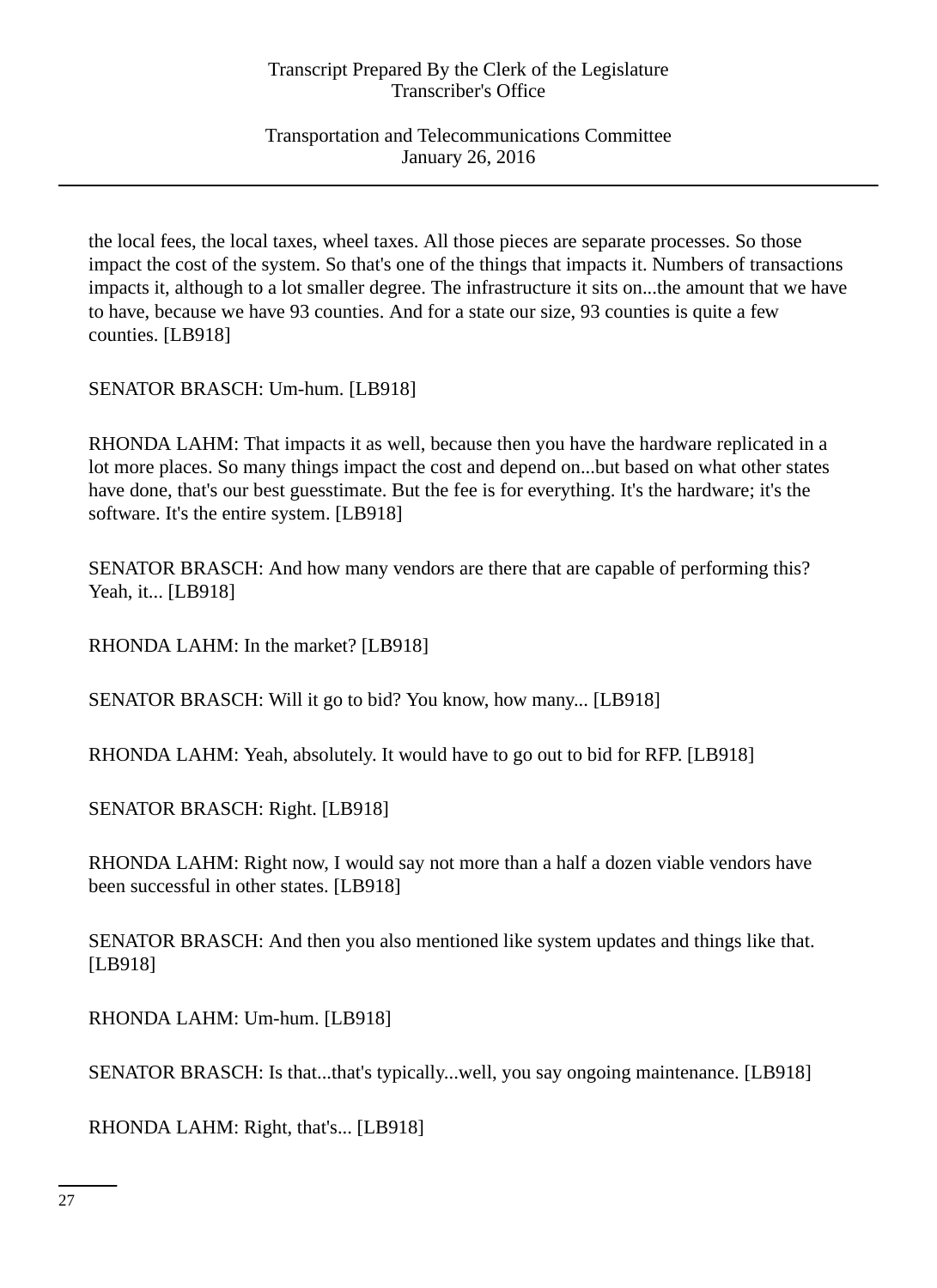SENATOR BRASCH: Isn't that typically something downloadable or upgradeable that's... [LB918]

RHONDA LAHM: For, like for...um-hum. [LB918]

SENATOR BRASCH: I'm just wondering how much is software? How much is hardware? Will all the counties need new hardware? It seems like a high price tag for... [LB918]

RHONDA LAHM: I understand that; it is. I guess it's comparable to other things. Software and technology is not necessarily always cheap. But as far as, would they need new hardware or not, we'll know that better when our consultants get done doing work, because that's what they're doing right now. In fact, they're here in Nebraska and just at a meeting in Norfolk this morning for people in that area to determine if what we have will be adequate or if it will require new hardware. And then that, of course, affects what the overall price of the system would be. [LB918]

SENATOR BRASCH: And I realize the bill focuses around the 1 percent, but again, I'm looking at the end, that we... [LB918]

RHONDA LAHM: Um-hum. I'm hopeful that it won't be \$24 million. I'm just trying to make an estimate, based on what other states have experienced. And that's the best estimate that we can come up with, because no two states are similar. Some states have the function our VTR does in two different departments. A lot of states do registering in DMVs at taxing and revenue departments. And so when ours is together, our system is going to be expected to do more than a lot of other state systems do. [LB918]

SENATOR BRASCH: Thank you. I have no other questions. [LB918]

RHONDA LAHM: Sure. [LB918]

SENATOR BRASCH: Very well. [LB918]

SENATOR SMITH: Senator Friesen. [LB918]

SENATOR FRIESEN: Thank you, Chairman Smith. Welcome, Director Lahm. [LB918]

RHONDA LAHM: Thank you. [LB918]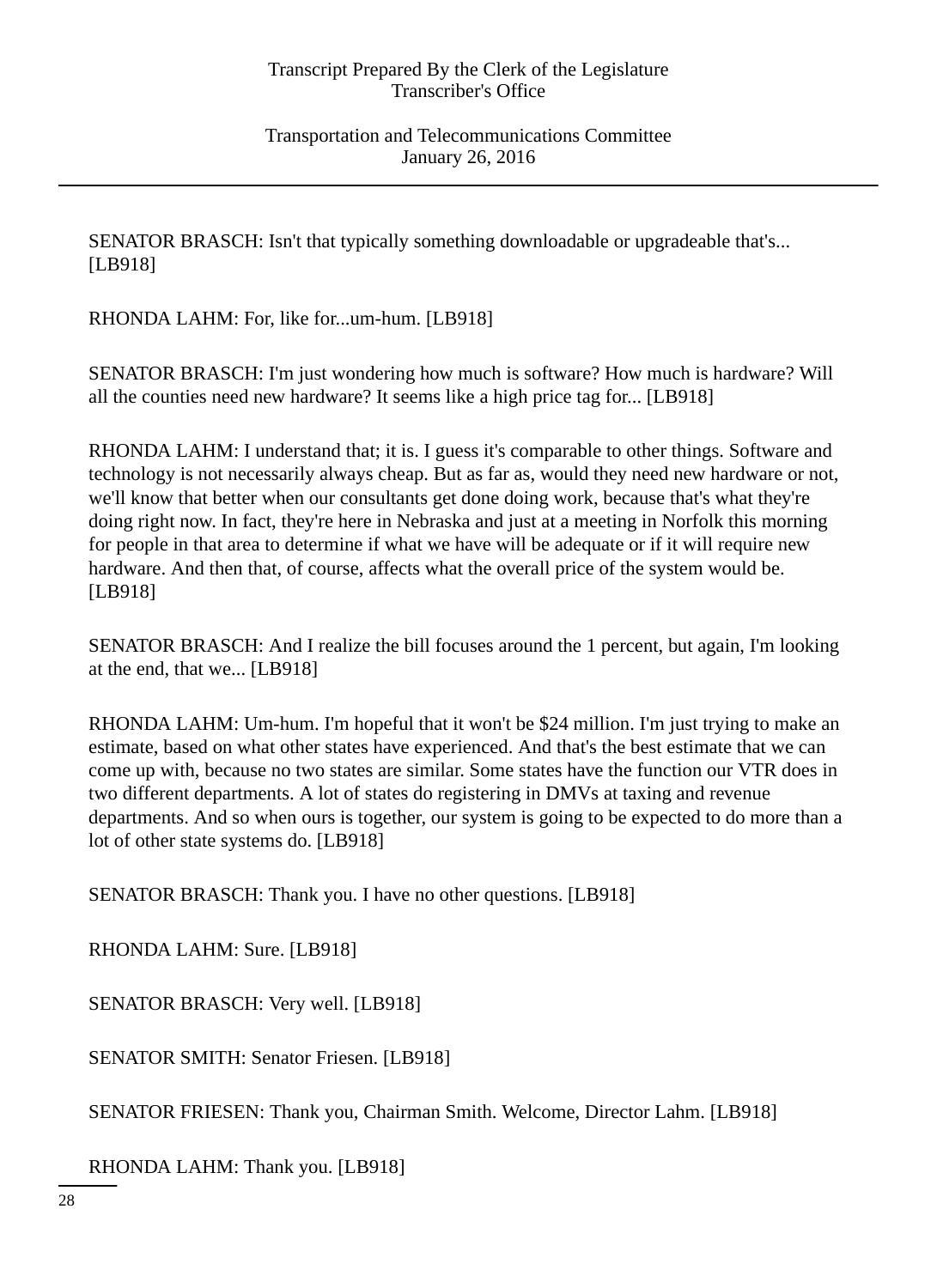Transportation and Telecommunications Committee January 26, 2016

SENATOR FRIESEN: Just a curious question, I guess. Is the reason that we can process titles and stuff from out of state because of this software? Does it have... [LB918]

RHONDA LAHM: It certainly helps. It all goes through that system. It's all part of the VTR system...the titles are. It's all the same system. [LB918]

SENATOR FRIESEN: So our increase, maybe, in those fees from out of state should maybe be going towards helping to pay for this? Or... [LB918]

RHONDA LAHM: I'm sticking with LB918; thank you. [LB918]

SENATOR FRIESEN: I just...when I'm looking here, I mean the impact to the schools and cities and counties and their lack there. They're going to drop a little bit in revenue. And so we're taking a little bit away from them to help pay for the system, when maybe, because of our system and our speed that we handle titles with...just saying. Thank you. [LB918]

RHONDA LAHM: We do have good partners with the county treasurer's office. They do a great job. And that's why I think this model that we have, where we have a system and we're able to work well with our local government, and we're able to, in local government, make a decision to insert a wheel tax or raise a local sales tax or start a local sales tax, that we're able to do that within our system. And they don't have to create a new system on their own to do that. And so I think it's a pretty effective system, the way it works. [LB918]

SENATOR SMITH: I like the way Senator Friesen likes to connect the dots (laughter). Any further questions from the committee? I see none. [LB918]

RHONDA LAHM: Thank you. [LB918]

SENATOR SMITH: Thank you very much. Others wishing to testify in support of LB918. [LB918]

LOY TODD: Thank you. [LB918]

SENATOR SMITH: Welcome. [LB918]

LOY TODD: Senator Smith, members of the committee, my name is Loy Todd, L-o-y T-o-d-d. I'm the president of the Nebraska New Car and Truck Dealers Association, speaking in favor of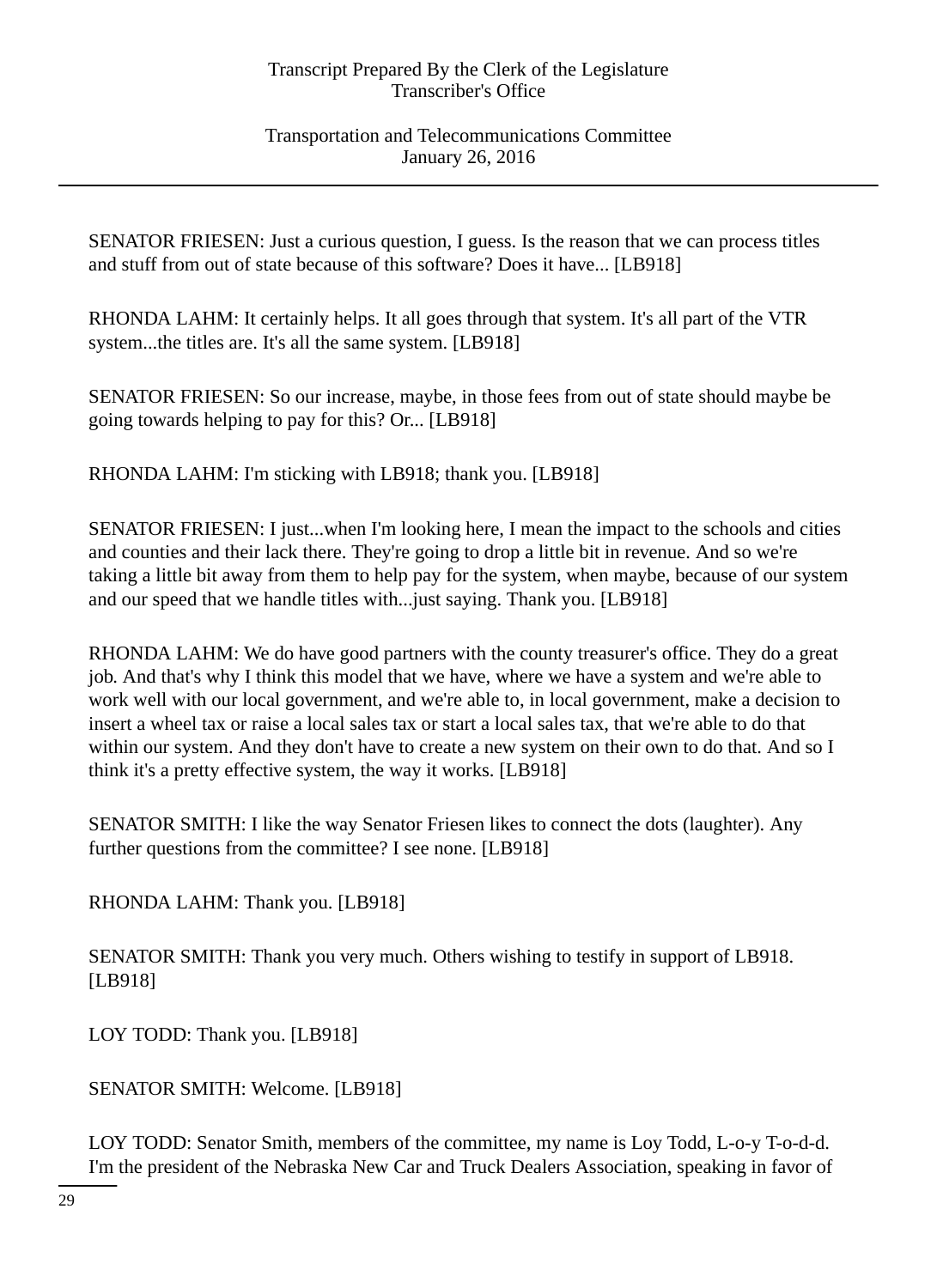Transportation and Telecommunications Committee January 26, 2016

this legislation. As Director Lahm has correctly pointed out, we have one of the best systems in the country. We are so lucky, in Nebraska, to have the efficiency that's there. And it's because of the way it's set up. And there are a lot of agencies and a lot of local governments taking advantage of this system that we have, without having to contribute and do their own stuff. This VTR system that's connected with Revenue, with the cities, with the counties, with everyone else, is taking on a heck of a burden and doing those efficiencies, because even though you think about motor vehicle taxes, those kinds of things, the bulk of that goes to roads. And Roads isn't collecting that money; the DMV is collecting that money. The taxes go to Revenue. DMV is collecting that money. Revenue doesn't have to process that. They don't even do anything with the Form 6s that we all generate, that disclose the taxes, those kinds of things. All those kinds of things go through this DMV computer. And the thing is 35 years old. And I can't even imagine any business operating on a 35-year-old computer. This thing is absolutely, vitally necessary. The only thing we are urging is to do it quicker. And as far as comparative costs, Senator, about...time flies; I don't pay much attention to it. But it seems like it was five, six years ago that Iowa went through this process of creating a computer. And they spent over \$25 million many years ago doing the same functions. And, hopefully, there will also be, and while...and I don't know who's going to be unhappy or happy about this. I mean, the fact is there's costs to doing this kind of stuff. And the entities receiving these monies need to help share in those costs. And we're glad they're benefiting from them. I do believe strongly that the efficiencies improved by this new computer system will make collection of these taxes stronger. And people who are now cheating and escaping aren't going to be able to do so, so easily, because this computer...and I'm confident of this, because I've discussed it with the department many times...this will be able to generate a list and contact information regarding the people who show up and get a title or whatever and don't come back and register, who slip off to Iowa or South Dakota to register in those states that are half to a fraction of what our fees and costs are in the state of Nebraska. This thing will be able to track them and generate a list, so that now law enforcement or Revenue or someone can track them down. I would be surprised if there wasn't a net increase to these entities benefiting from it. And we welcome those kinds of opportunities. And so as your bill correctly showed, our efficiencies are wonderful, and we hope that people are taking advantage of them. And this will be, I think, a very, very cost-effective project. Thank you. [LB918]

SENATOR SMITH: Okay. Thank you, Mr. Todd. I see no questions. Next proponent of LB918. Welcome. [LB918]

DON WESELY: Mr. Chairman, members of the Transportation and Telecommunications Committee, my name is Don Wesely, D-o-n W-e-s-e-l-y, representing ISRI, Institute of Scrap Recycling Industries. As Loy talked to you, he was talking about the birth of a motor vehicle. I am representing the guys that bury those or recycle those new cars. And for every car manufactured, there's a car that ends up being recycled. This system will help both ends of that transaction. They'll help Loy and the new car dealers and all the car dealers out there and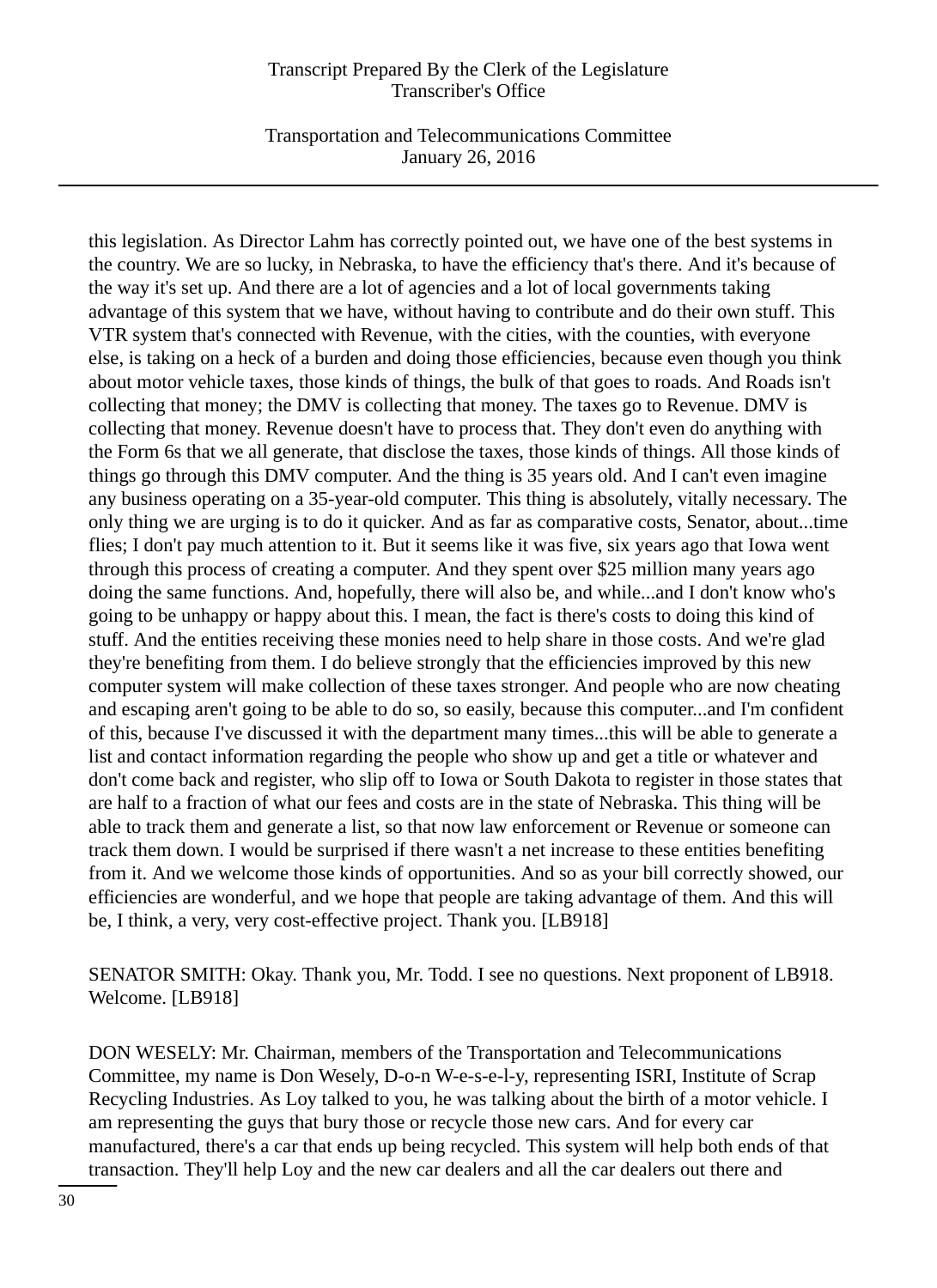Transportation and Telecommunications Committee January 26, 2016

different subdivisions. But the interesting thing is, there's a system I didn't know about until about five years ago, called NMVTIS. And that's the National Motor Vehicle Title Information System. And what they found is that theft occurred at that end of the scale, as well. Cars were stolen and ended up in the scrapyards. And they set up this national system; at least 34 states are tied into it. And insurance companies and others report in their VIN numbers, try and figure out where a stolen car, anywhere in the country it's been reported, and then where it ends up. And they can match up that VIN and figure out, maybe, what happened and how it got stolen. And so that's why it was set up. Currently, our scrap processors have to report those VIN numbers and everything into this system. And they send to the national. And then they send to DMV. And they're saying, with a new system like this, they can just report to DMV. DMV can just send it on. And it's just...it will simplify their lives and make it a lot quicker and more efficient. So our scrap processors are here in support. We supported the bill a couple years ago to start this process. And I guess it's an example of when you do something right and you make an improvement, you never even know how it might help groups like ours that aren't even in the focus right now. We will be benefited, and I wanted you to know that and support the bill. So, happy to answer any questions, Mr. Chairman. [LB918]

SENATOR SMITH: Thank you, Mr. Wesely. I see no questions. [LB918]

DON WESELY: Thank you. [LB918]

SENATOR SMITH: (Exhibit 2) Thank you. Next proponent of LB918. We do have, for the record, a letter in support of LB918. It is from Robert Hallstrom, on behalf of the Nebraska Bankers Association. We now move to opponents, those wishing to testify in opposition to LB918, opponents. Welcome. [LB918]

JACK CHELOHA: Thank you. Good afternoon, Chairman Smith and members of the committee. My name is Jack Cheloha, first name is spelled J-a-c-k, last name is spelled C-h-e-lo-h-a. I'm the registered lobbyist for the city of Omaha, and I want to testify in opposition to LB918 this afternoon. I'm not here to testify as to the merits of the...let me get the acronym right here...the VTR. It sounds like a wonderful system, and it sounds like cities and other groups benefit greatly from it. Yet, at the same time, local law enforcement are the ones who deal with enforcement of motor vehicle laws, motor vehicle registrations, etcetera. So the reason why I'm here today is to talk about the payment method, if you will, the 1 percent. Right now, when people register their vehicles annually, you know, there's a number of line items that you pay. You pay for the license plates or the stickers, if you don't get a new plate, per se, for the corner of the license plate. But you also pay the motor vehicle fees. And then it used to be...now and as a property tax, I don't know what we call it now...if it's a fee or a tax. But that's usually the biggest portion when you license your car each month. And, as was stated by earlier testimonies, that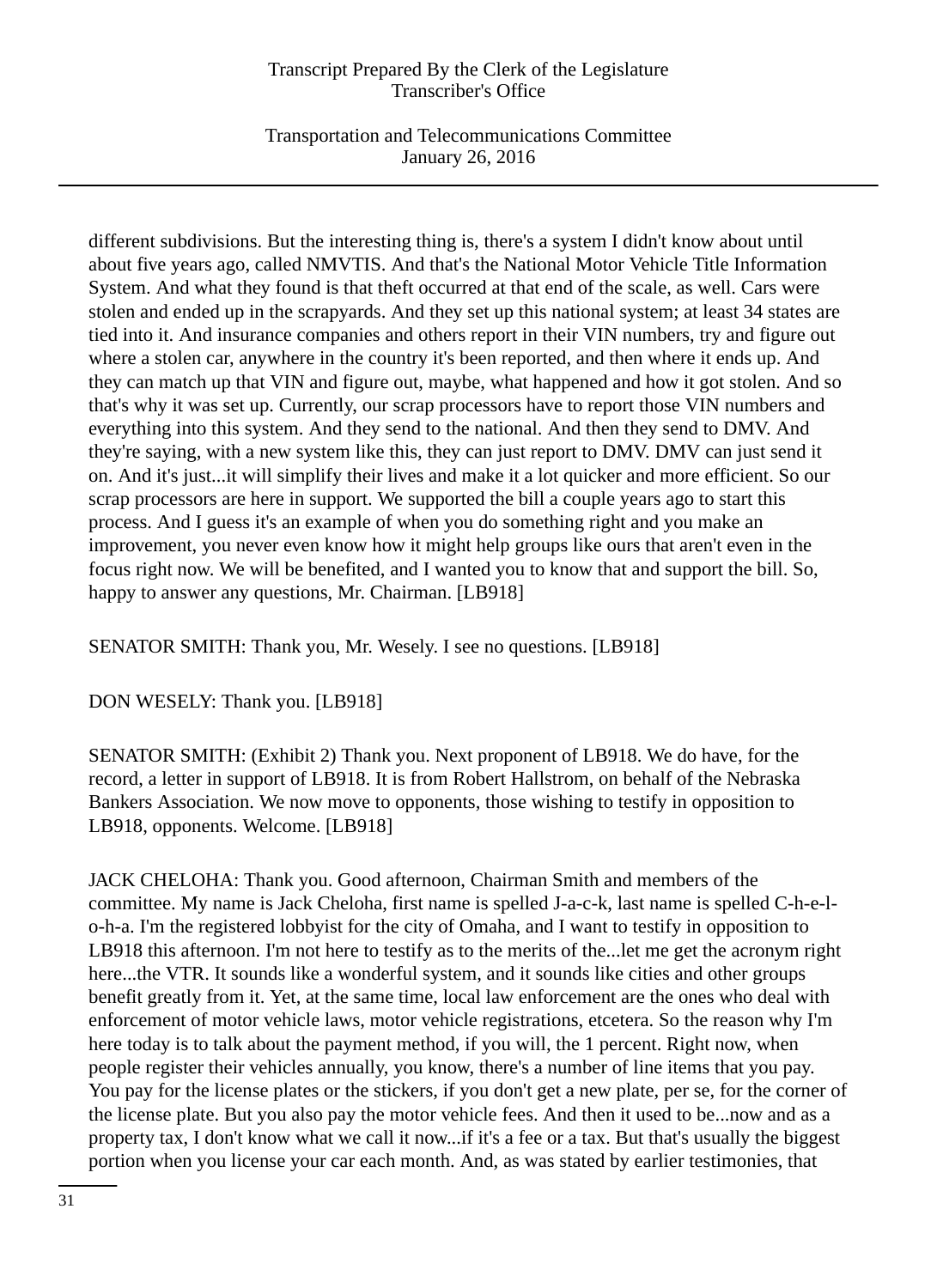Transportation and Telecommunications Committee January 26, 2016

money is divided and helps support local government. The biggest beneficiary is schools, 60 percent of that fund. And then cities and counties split the remainder. The impact of 1 percent for the city of Omaha is roughly \$100,000, which doesn't sound like a lot of money. But, in terms of hiring a couple of new rookie police officers, we might be able to hire two new officers with that money. And if you see the connection, they're the ones who might be the ones who enforce this, as well. So I wanted to point out that it does hurt. As I read the fiscal note, when it comes to schools, TEEOSA formula would be affected because of it. And there may be, you know, an offset for some schools that are equalized under the formula where they could benefit for their loss of revenue. But the ones that aren't equalized, you know, they would suffer a loss. And so it seems to me, maybe a fairer way to pay for this would either be through, you know, fees on the people as they title their vehicle. Or maybe we'd have to ask for a General Fund appropriation. In terms of benefiting from it, I acknowledge that. If, indeed, Omaha uses this to help us collect our wheel tax, that's a great benefit, and we appreciate that. I don't know if we'd pay any fee to the DMV or the state on that for the information or the help collected. I'd have to further find out from my finance department. In the meantime, as you collect local option sales tax, I can tell you that the state of Nebraska does charge a 3 percent fee on that. So we do pay a fee already for collecting of a lease or sales tax on motor vehicles. So, like I said, we're not here to oppose the new system. It sounds wonderful; it sounds like a great program. But we just have concerns with the 1 percent payment. I'll try to take any questions. [LB918]

SENATOR SMITH: Thank you, Mr. Cheloha. Now you don't take issue with the benefit that the city of Omaha receives. [LB918]

JACK CHELOHA: No. [LB918]

SENATOR SMITH: To what tune is the benefit that they receive from the system that's in place today in the collections? [LB918]

JACK CHELOHA: I think I overheard someone mention that our wheel tax is roughly \$11 million. I could be wrong on that. I'd have to check, Senator. But I can let you know. [LB918]

SENATOR SMITH: The city of Omaha. [LB918]

JACK CHELOHA: Right. And we utilize that money directly to help improve and pay for street and road improvements. So... [LB918]

SENATOR SMITH: So the benefit of the system that's in place is in the neighborhood of \$11 million to the city of Omaha. [LB918]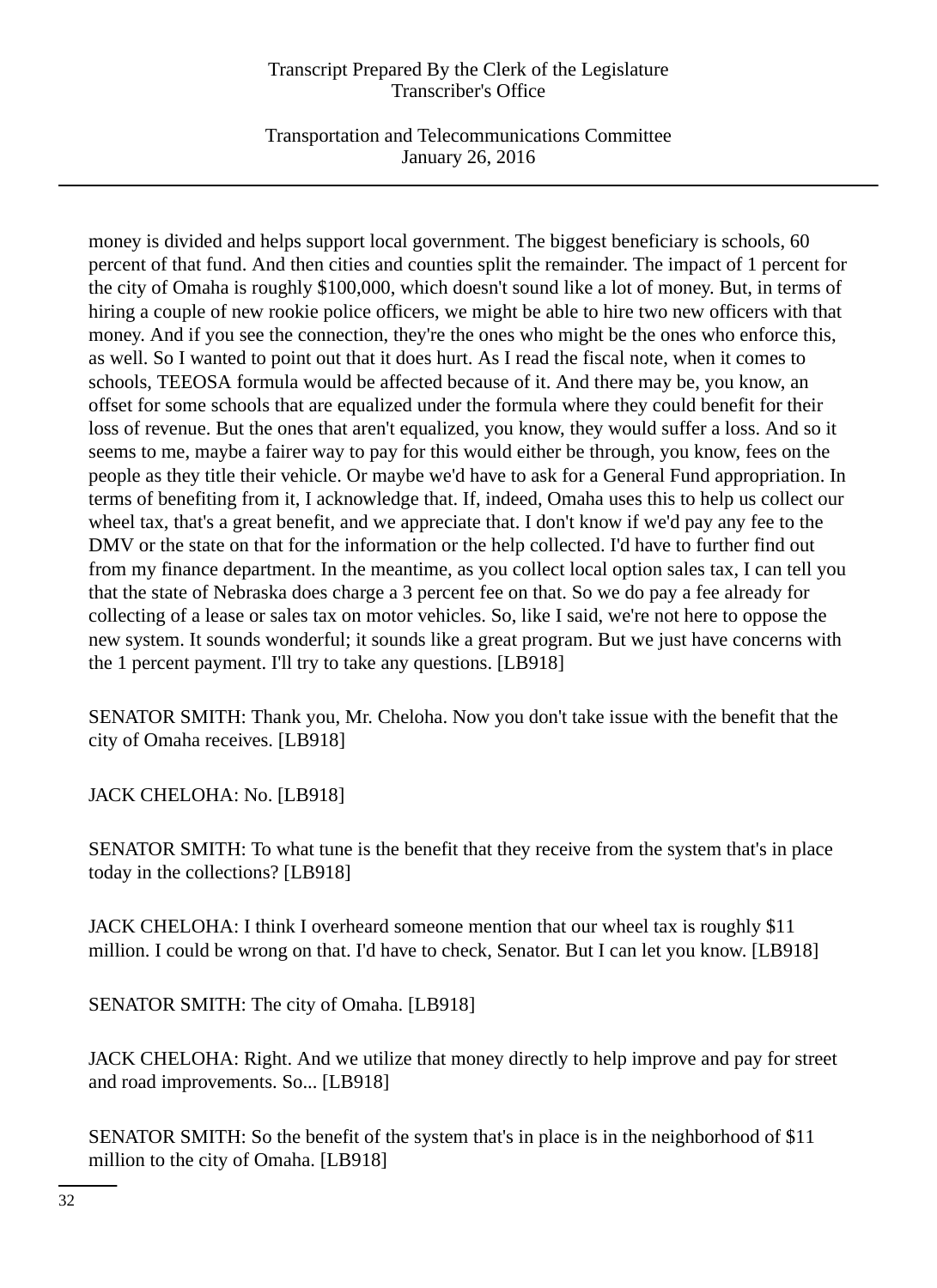Transportation and Telecommunications Committee January 26, 2016

JACK CHELOHA: Right, that we assess our citizens a wheel tax. But I don't know if we pay a state fee to get that information. I'll have to find out. [LB918]

SENATOR SMITH: And the 1 percent would be a cost of, in the neighborhood of, \$100,000. [LB918]

JACK CHELOHA: Okay. [LB918]

SENATOR SMITH: And you would prefer to have someone else pay for that system, as opposed to the city of Omaha helping to pay for the benefits that it receives. [LB918]

JACK CHELOHA: Well, right. I see what you're saying, Senator. But I'm saying through the years...in 2011, we used to get state aid from the state of Nebraska. We no longer get that. So every time you take and drop a source of revenue for us, even if it's \$100,000, it hurts. And so this is a new program. It's going to be vital. It's just a question for you, the committee, and then the Legislature, as a whole, to decide. Should it be paid by those who license and title their vehicles, as they do on a yearly basis? Or should we take it away from revenue from local governments that need it to offset property tax? [LB918]

SENATOR SMITH: All right. Further questions for Mr. Cheloha? I see none. Thank you. [LB918]

JACK CHELOHA: Thank you. [LB918]

SENATOR SMITH: Additional opponents to LB918? Anyone wishing to testify in a neutral capacity on LB918? Welcome. [LB918]

LARRY DIX: Good afternoon, Senator Smith and members of the Transportation and Telecommunications Committee. My name is Larry Dix, spelled L-a-r-r-y D-i-x, executive director of the Nebraska Association of County Officials, appearing today in a neutral capacity. Let me...I want to make sure I explain why we're in a neutral capacity, so that everyone is very much aware of that. We, as our board had a discussion, as is pointed out in the fiscal note, there is a decrease in revenue to county government. And so that sort of stacks over here on the negative side. On the positive side, NACO has consistently been there to support a new VTR system. And we need a new VTR system. And we have supported it. We have every reason to believe that we will have people on committees that look at the new software, examine it. And we appreciate that partnership that we've always had with the Department of Motor Vehicles. And we believe that will continue. The original VTR system, and just as a point of correction,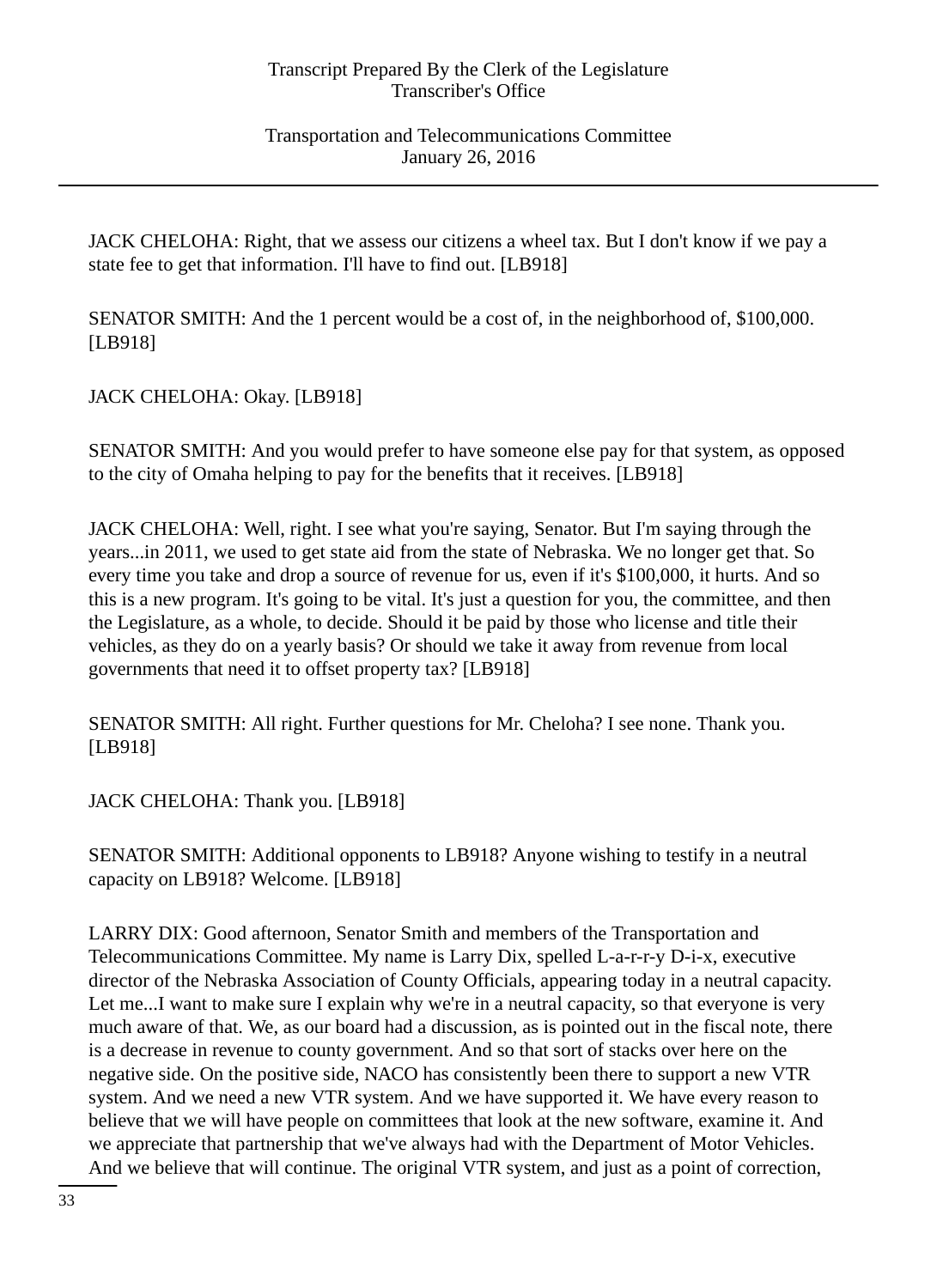Transportation and Telecommunications Committee January 26, 2016

and possibly it's very rare when I get to correct Mr. Todd, but it's 25 years old, not 35 years old. But the reason I remember that is that when I joined NACO, that was the year LB814 had just passed, and NACO actually loaned some of our software programmers to write the VTR system. And so that writing of that system happened in 1991. But with that, certainly we would anticipate, and Senator Brasch, I appreciate your questions on the hardware and software. And yes, it does seem like a lot of money. We certainly would anticipate that if there is any new hardware requirements in the counties, just like on the previous system when it was put in, those will be picked up by the Department of Motor Vehicles, whatever equipment we need to print registrations and the monitors and all the, you know, hubs and everything that goes along with that system. If, you know, existing equipment can be used, cannot, you know, it's one of those where computer equipment has sort of a shelf life. And when you update systems, typically you want to update the companion points of it so that everything functions. The other thing that we want to point out, though, is when, and this is more of a tax policy, and I think the Legislature needs to have a pretty good discussion on this one. This is probably, in all my years, this is the first time from a "tax policy" point of view that the state has sort of come down and started to participate and receive a portion of property tax. The tax component on this motor vehicle, when this all changed, when we went to the different method in valuing cars, this was to take care of the property tax component that was there. So when you look at property taxes, all other property taxes, in no other situation does the state participate in property taxes. And, in fact, many people have said for years, well, don't come and talk to me about any property taxes; that's a local issue. This now becomes a state issue, because they have 1 percent in the game. So it's more of something I bring out from a tax policy debate than it is that we're concerned about the 1 percent. We realize the benefit we get from that system. And so I just want to get that on the record. I would be happy to answer any questions that anybody may have. [LB918]

SENATOR SMITH: Thank you, Mr. Dix. Senator Brasch. [LB918]

SENATOR BRASCH: Thank you, Chairman Smith. And thank you, Mr. Dix, for your testimony. Now you have me very curious. Your programmers wrote the original Nebraska system, correct? [LB918]

LARRY DIX: We assisted. It was a joint effort. There were programmers from Sarpy County. There were programmers from the state of Nebraska. There were programmers from our association that jointly would be assigned components. And then it all sort of came together. [LB918]

SENATOR BRASCH: And so, who was the vendor that put the...homegrown? [LB918]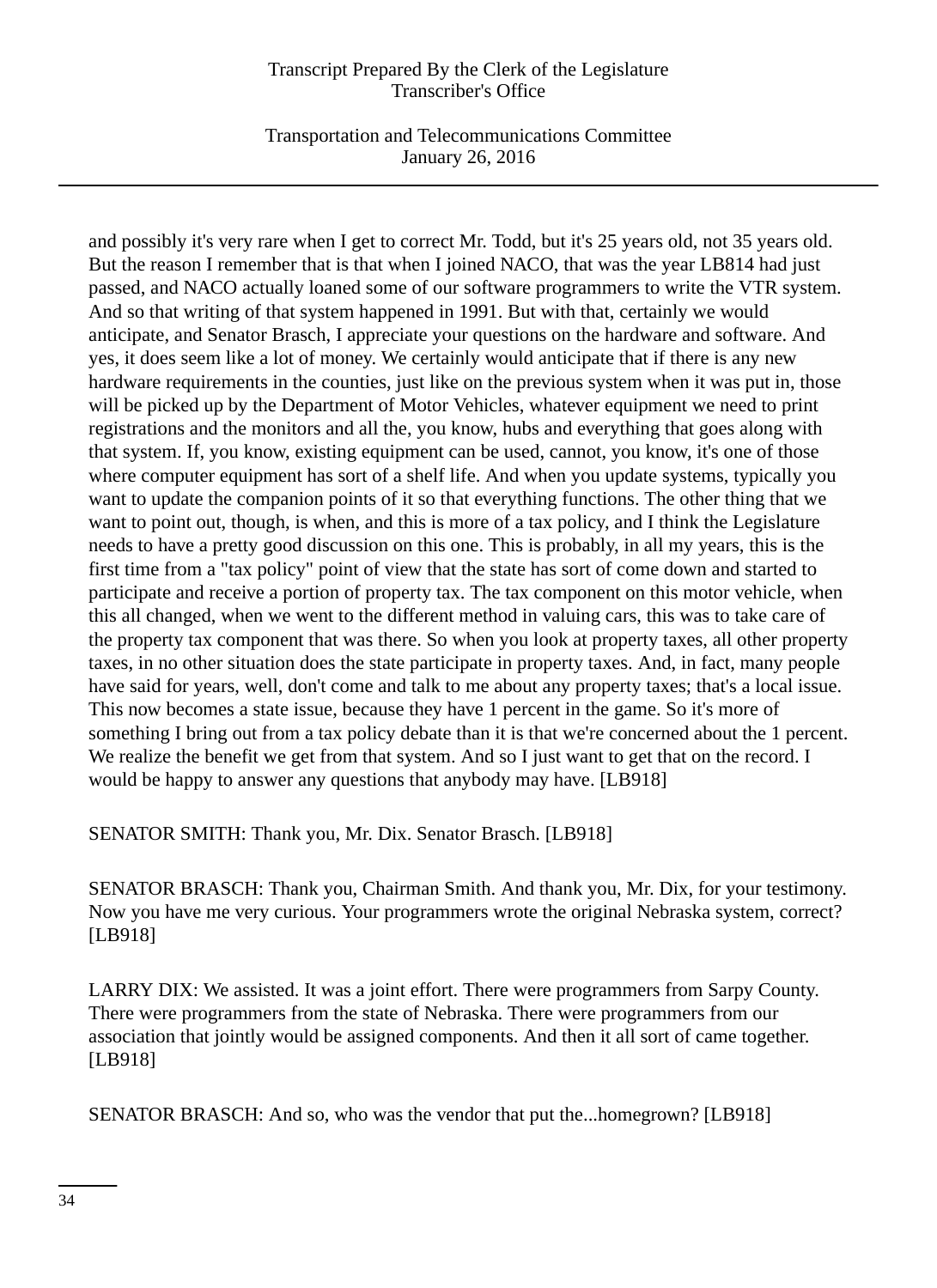Transportation and Telecommunications Committee January 26, 2016

LARRY DIX: Yep, state of Nebraska. What actually, Senator Brasch, it was...prior to LB814 being introduced, counties, multiple counties had multiple systems. And back then, I would say there were about seven different vendors that had systems that allowed counties to process motor vehicle registrations. And, at that point in time, it was a very, somewhat disjointed...everybody did it a little bit different. But in the end, they would all send a copy of that motor vehicle registration in to...one went to Department of Revenue, one to Department of Motor Vehicles, one went to the taxpayer, one went to the county sheriff, two went to the county treasurer for filing. So it was actually a six-part form. So, but that's...it was a long explanation. Jointly we wrote it. State of Nebraska was the lead agency on that, Department of Motor Vehicles in the state of Nebraska. [LB918]

SENATOR BRASCH: And then for the current change, this could no longer be something that the state could do once again. Is that what you're believing? [LB918]

LARRY DIX: Well, I think what you're looking at, coming from a computer background, I would never say they couldn't do it. I would tell you, if it were to be done, they're going to have to hire a number of programmers. And it would take a significant number of years. And, as I said before, we had programmers on loan from Sarpy County, from NACO, from...I think Douglas County participated, and Lancaster County had some input. But those programmers now are no longer there that have that pool of knowledge of how a VTR system works. So you're starting with a small pool of knowledge that's left on how Nebraska's VTR system would have to work. [LB918]

SENATOR BRASCH: I have no other questions. Thank you. [LB918]

SENATOR SMITH: Senator Friesen. [LB918]

SENATOR FRIESEN: Thank you, Chairman Smith. Mr. Dix, when you did the fiscal impact note on this bill, do you think that's not taking into account if we pass the other bill that we just talked about, increasing fees up to \$25. This covers all the transfer of 1 percent on all of these. Is that correct? Any title? [LB918]

LARRY DIX: My reading of this bill, the 1 percent comes right after the county takes their 1 percent on motor vehicle registrations. Now again, I think I'll... [LB918]

SENATOR FRIESEN: Just on registrations. [LB918]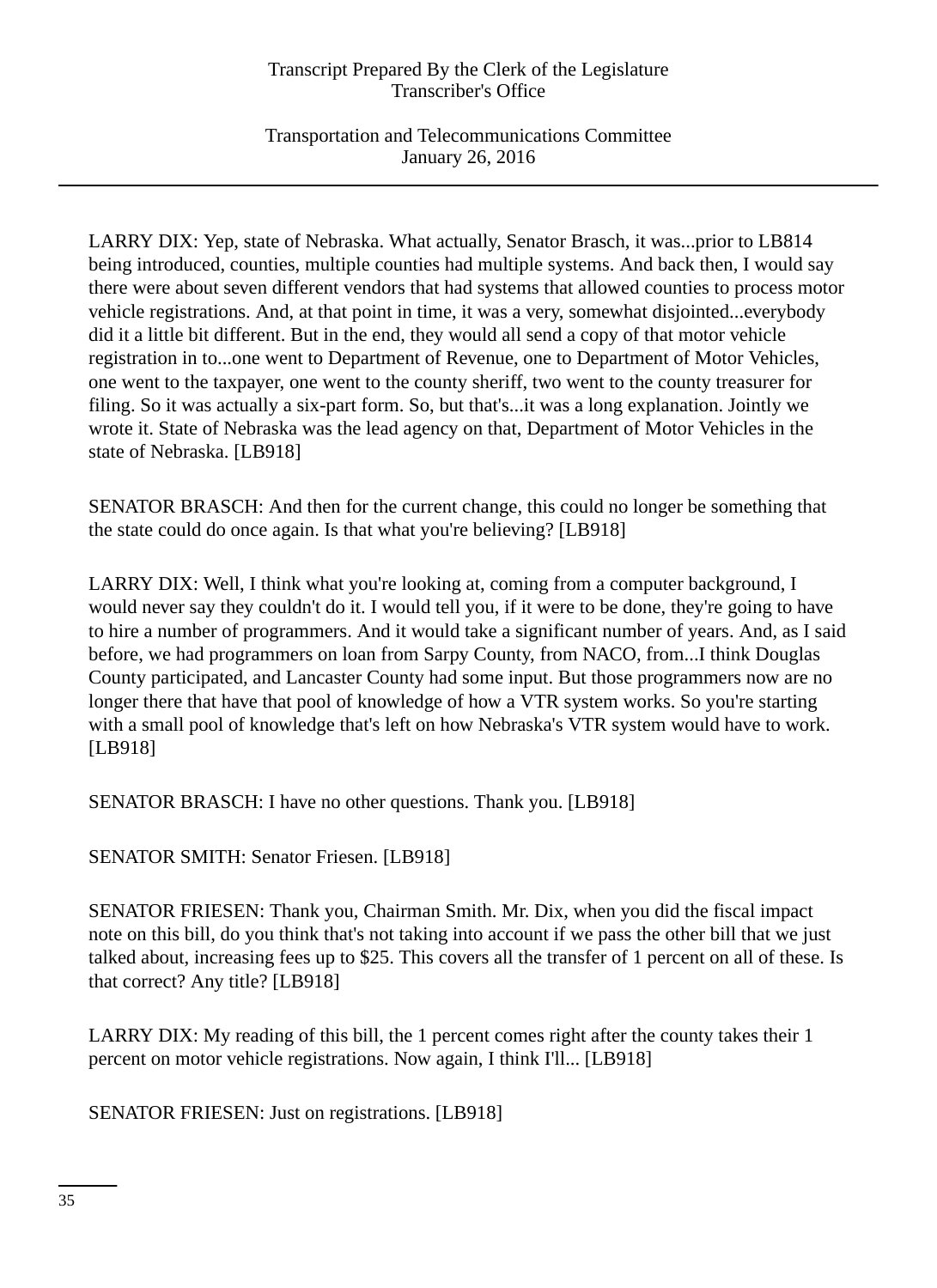LARRY DIX: I'll toss the get out of jail free card and say that I'm talking on LB918, but...and I wasn't in here for the previous hearing. But I think, on the previous one, you were talking more about titling. [LB918]

SENATOR FRIESEN: Correct. [LB918]

LARRY DIX: Here we're talking about this financial component is on the property tax side of it, as opposed to the titling piece. [LB918]

SENATOR FRIESEN: Okay. [LB918]

LARRY DIX: And so this one here, every one of these registrations go through the system every year, whereas titling is less frequent. I did note Mr. Cheloha brought up a point about the people who use the system, the folks who register cars. Our board had a discussion about that. And I think \$1 per registration would probably generate about the same amount that we're looking at here with the VTR system, because there's probably somewhere around 2 million cars. And I think this bill generates about \$2 million. But Director Lahm would be able to give you the exact count on that. [LB918]

SENATOR FRIESEN: So this portion here comes strictly from residents of Nebraska. [LB918]

LARRY DIX: This portion...I want to make sure I get that right. Potentially you could have some people outside of the state of Nebraska. And let me explain how I think that could happen. If you happen to live across the border, but your vehicles were principally stored and kept inside the state of Nebraska, then you may say, I live in Kansas, but because my vehicles are always stored in Nebraska, I license them in Nebraska. But that would be a very, very small number. [LB918]

SENATOR FRIESEN: Gotcha. Thank you. [LB918]

SENATOR SMITH: Further questions for Mr. Dix? I see none. [LB918]

LARRY DIX: Thank you. [LB918]

SENATOR SMITH: (Exhibit 3) Thank you, Mr. Dix, for your testimony. Anyone additional wanting to speak in a neutral capacity on LB918? We do have, for the record, a letter in a neutral capacity on LB918. And this is from John Bonaiuto, on behalf of the Nebraska Association of School Boards. Senator Murante, would you like to close? [LB918]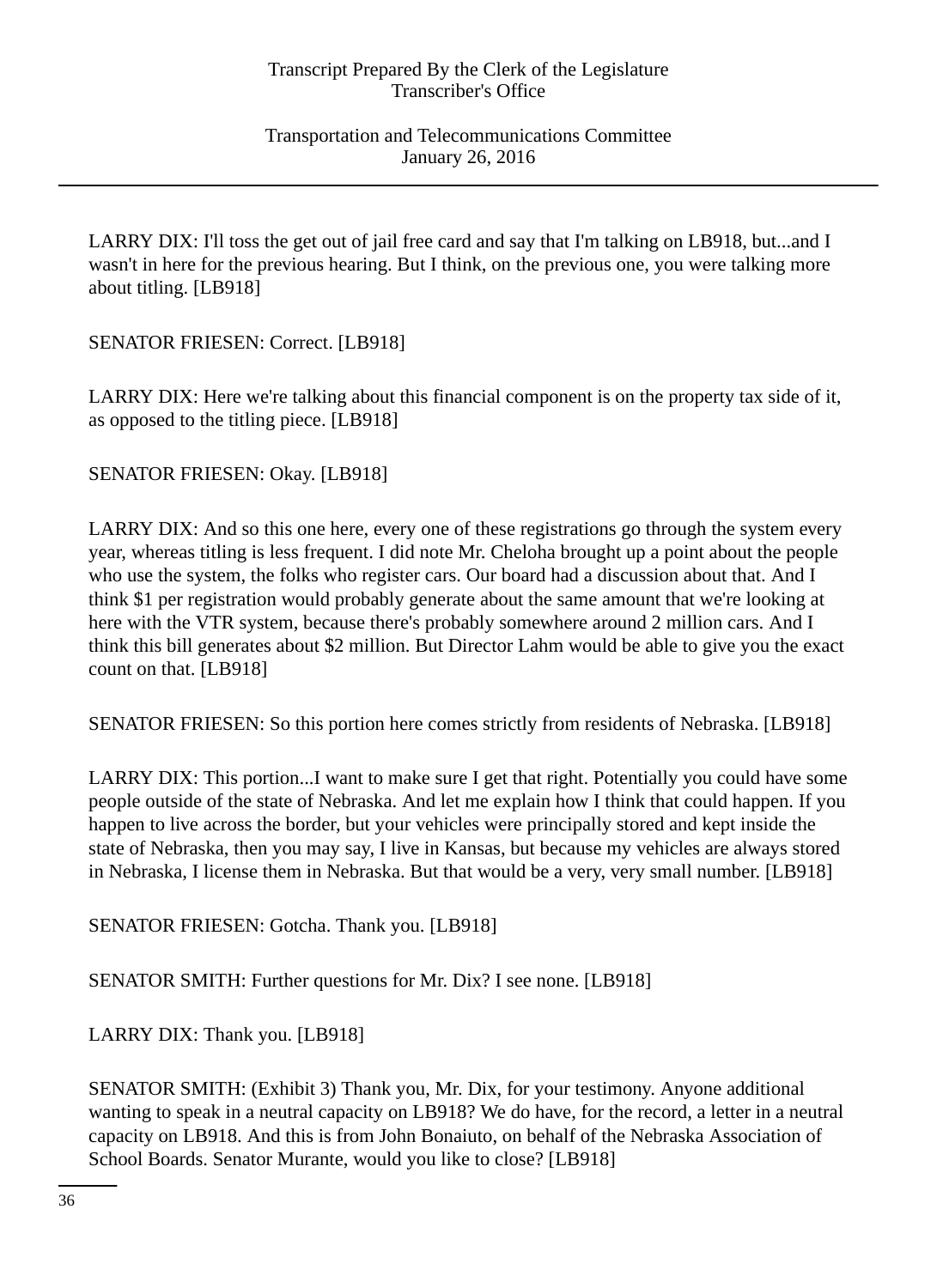Transportation and Telecommunications Committee January 26, 2016

SENATOR MURANTE: I would. Thank you, members. I think that was very informative. I'll start by addressing one of the items that was brought up. And an article that comes directly off of our nebraskalegislature.com (sic) Web site. We're not talking about property taxes here. I'll read just one sentence, right off the very first sentence. "The motor vehicle tax and motor vehicle fee replaced the property tax levied on motor vehicles, beginning on January 1, 1998." We're not talking about the collection of property taxes here. I understand that what we're asking for is for political subdivisions in the state of Nebraska to give up 1 percent of what they have right now. And that can be...anytime you ask anyone to give up anything, that can be a challenge. And they may even fight for that 1 percent. But consider if we were having a discussion about the creation of the VTR. And we gave the political subdivisions a choice. You can either join the VTR system, but we get the...to fund it, we'll take the 1 percent. Or you can not participate in the system and develop a system for yourself. Let me guarantee you, every political subdivision in the state of Nebraska would take the deal that is offered in LB918, because it does not...it is a significant cost savings to use the system developed by the state and only asks for 98 percent of it to go back to the political subdivisions. So I think it is a reasonable deal that the state of Nebraska collects, and the Department of Motor Vehicles collects 1 percent for the maintenance of a system that is utilized by the political subdivisions and, ultimately, saves the political subdivisions far more than what we're asking for in LB918. So I would encourage your support of LB918 and look forward to getting this bill to the floor this year. [LB918]

SENATOR SMITH: Thank you, Senator Murante. Senator Friesen has a question for you. [LB918]

SENATOR FRIESEN: Thank you, Chairman Smith. Senator Murante, so what I was getting at is, I mean, there's a lot of different people use the system. It's not just for our local titling and registration. [LB918]

SENATOR MURANTE: Sure. [LB918]

SENATOR FRIESEN: So my thoughts was that Senator Garrett's bill, too, when we do any of these out-of-state titling, they should help pay for that system, too. I'm just...I look at all aspects of how we use the system... [LB918]

SENATOR MURANTE: Sure. [LB918]

SENATOR FRIESEN: ...and spread that cost around. Well, but I guess if that would be possible down the road, that's my only comment, I guess. Thank you. [LB918]